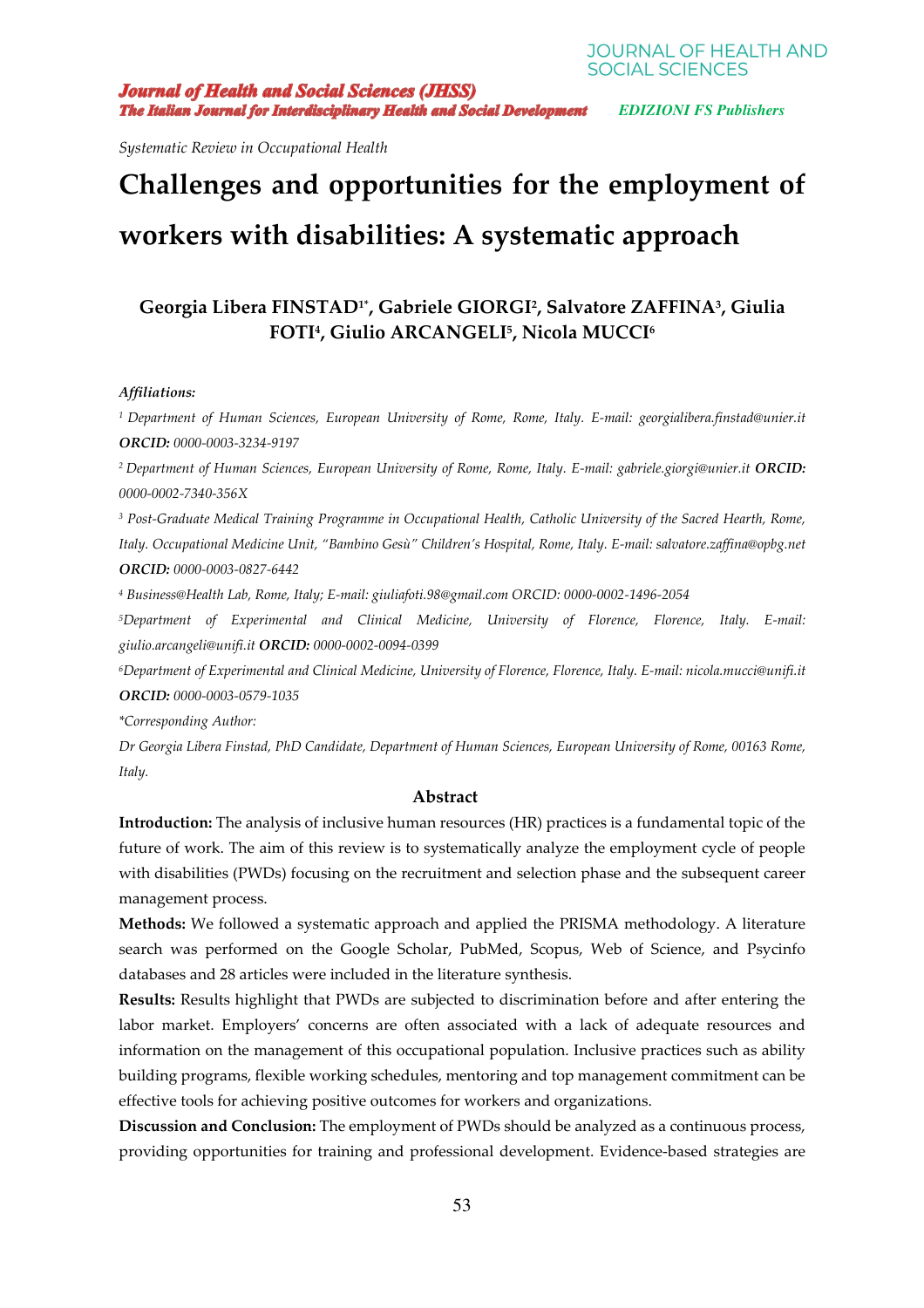needed for the selection and career advancement of PWDs. Formal disability-related policies should be implemented in the workplace as part of the strategic plan.

**Take-home message:** This review offers new insights into the management of different disabilities in the workplace considering the views of workers and employers, thus highlighting the need for a differential approach. Future studies are required to investigate the employment of PWDs in the context of the post-pandemic world of labor.

**Key words:** Barriers; career management; disability; disclosure; discrimination; employment; employee selection; hiring; recruitment.

**Cite this paper as:** Finstad GL, Giorgi G, Zaffina S, Foti G, Arcangeli G, Mucci N. Challenges and opportunities for the employment of workers with disabilities: A systematic approach. J Health Soc Sci. 2022;7(1):53–79. Doi: 10.19204/2022/CHLL4.

Received: 10 November 2021; Accepted: 10 March 2022; Published: 15 March 2022

#### **INTRODUCTION**

People with disabilities (PWDs) represent the largest minority group with over 1 billion (15% of the world population) of individuals living with some form of disability. Furthermore, this number will increase significantly due to demographic phenomena such as progressive aging and the increase in chronic diseases. These trends are inevitably reflected in the labor market, underlining the need to analyze inclusive HR practices for the management and valorization of this occupational population [1–3].

Disability is generally defined as a bio-psycho-social phenomenon that depends on the interaction between the individual and the environment. In this perspective, the promotion of individual participation is emphasized, especially in the employment context [4]. The employment of PWDs is also promoted by several national and international legislations that prohibit discrimination and require employers to make accommodations, employ quota systems and avoid disability-based assessments, such as the Americans with Disabilities Act (ADA), the French Law No 2005-102, the Norwegian Working Environment Act or the Italian Law 68/99 [5–7].

Despite all these initiatives, PWDs employment rates remain low worldwide and may worsen due to the COVID-19 pandemic and global economic crisis. For example, in the United States in 2019 19.3% of PWDs were employed compared to 66.3% of people without disabilities while in 2020 these percentages were 17.9 and 61.8%, respectively [8,9]. Additionally, when PWDs have a job, this is usually characterized by horizontal and vertical segregation, low income, low status, poorer career trajectories, and a lack of skills acquisition and self-determination opportunities [10,11].

In the first place, PWDs face a high degree of discrimination in hiring contexts as a product of various aspects such as stigma associated with their condition, false beliefs about their skills, selection processes that do not guarantee the necessary accommodations and corporate cultures that discourage flexible solutions [12,13]. The reference literature suggests numerous barriers that belong both to the context and to the attitude of recruiters and organizations. For example, Becker's tastebased model of labor discrimination [14] states that employers prefer certain employees and hold prejudices and stereotypes against minorities, as in the case of PWDs. As a consequence, they are unwilling to hire members of minority groups regardless of the workers' level of competence and even if the organization has to face a penalty. On the other side, according to the statistical model of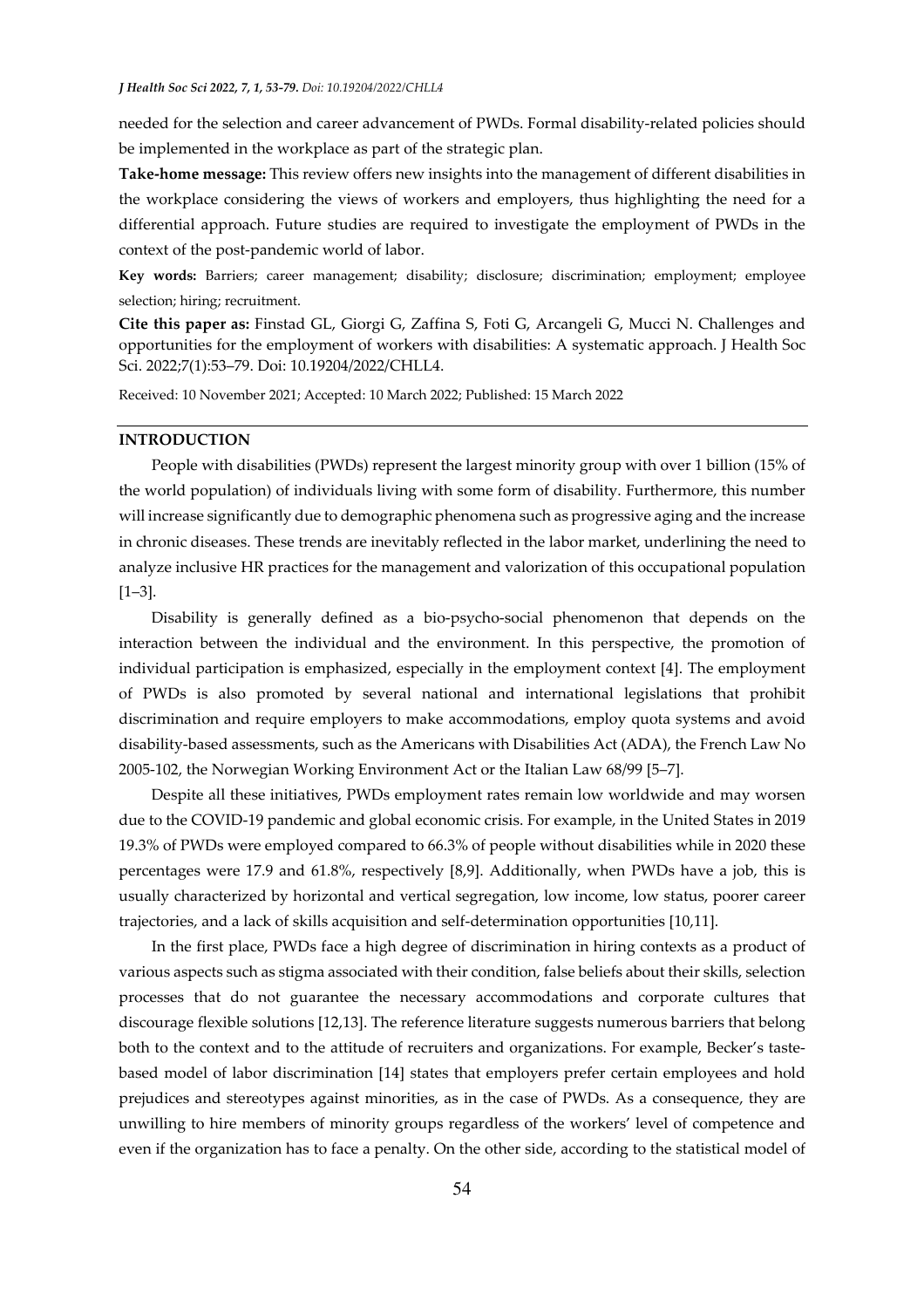labor discrimination [15,16], employers are not inherently discriminatory, but rather have unrealistic expectation about the productivity of minority members that stem from the imperfect information they have to make inferences, creating a vicious cycle in which minorities are excluded from the market and less information is available.

The improper assumptions about the performance of PWDs can hinder the selection process, leading to potential bias. For example, PWDs are often viewed as victims, and employers/recruiters typically react with pity, sorrow or compassion [12,17,18]. Indeed, employers are concerned with issues such as the level of fit with the cultural and physical environment, costs of accommodations or performance evaluations [19]. Nevertheless, these assumptions are usually inconsistent with reality, as evidence highlights that PWDs are productive and loyal employees and that the costs of accommodations are less than what employers expect [20]. In this regard, previous experiences with PWDs are associated with a more positive evaluation and consequent employment [21].

In the second place, PWDs face discrimination and unequal treatments after being employed with fewer opportunities for career advancement and professional development. Evidence shows that PWDs usually work at the lowest levels of the organizational hierarchies [22,23] despite having educational and professional experience levels equal to those of people without disabilities [24,25]. Career development is the process by which the employee can strengthen and acquire skills and refine professional goals thanks to different experiences and tasks performed in one or more organizations.

This process is often non-linear, complex and influenced by individual and environmental variables such as the level of self-efficacy, career expectations, decision-making difficulties and/or organizational norms. Internal HR practices can influence career development by changing the training opportunities, performance evaluation methods, and counseling/mentoring programs offered to each employee [26,27]. Few studies have addressed the professional progress of PWDs and the possible mechanisms underlying discrimination [28]. For example, employers' attitudes could act as a barrier as they are usually inclined to think that PWDs are unproductive, have no work ethic, are less committed to their job and may not want to advance. As a consequence, they do not assign major projects and responsibilities that are indispensable for demonstration of competence and promotions [24,29].

Furthermore, there is usually a disassociation between ratings and performance, with experimental evidence of leniency bias and lack of constructive feedbacks that do not allow employees to grow [30,31]. Eventually, jobs may be designed without taking disability-related needs into account and PWDs may be placed in jobs without being able to decide on the basis of their professional aspirations and skills. [32]. Indeed, it is essential to investigate every aspect of the employment cycle as most of the research focuses on the selection phase without analyzing what happens when the socialization process begins [2].

The aim of this review is therefore to systematically analyze two crucial aspects of the relationship between the worker and the organization, namely the recruitment phase and the career advancement process, considering the perspective of both employees and employers. In particular, this review aims to analyze employer's hiring intentions, attitudes, perceptions, concerns, hiring policies and practices, possible barriers and influencing factors, workers' employment experiences, career management practices, career development trajectories and perceptions. To the best of our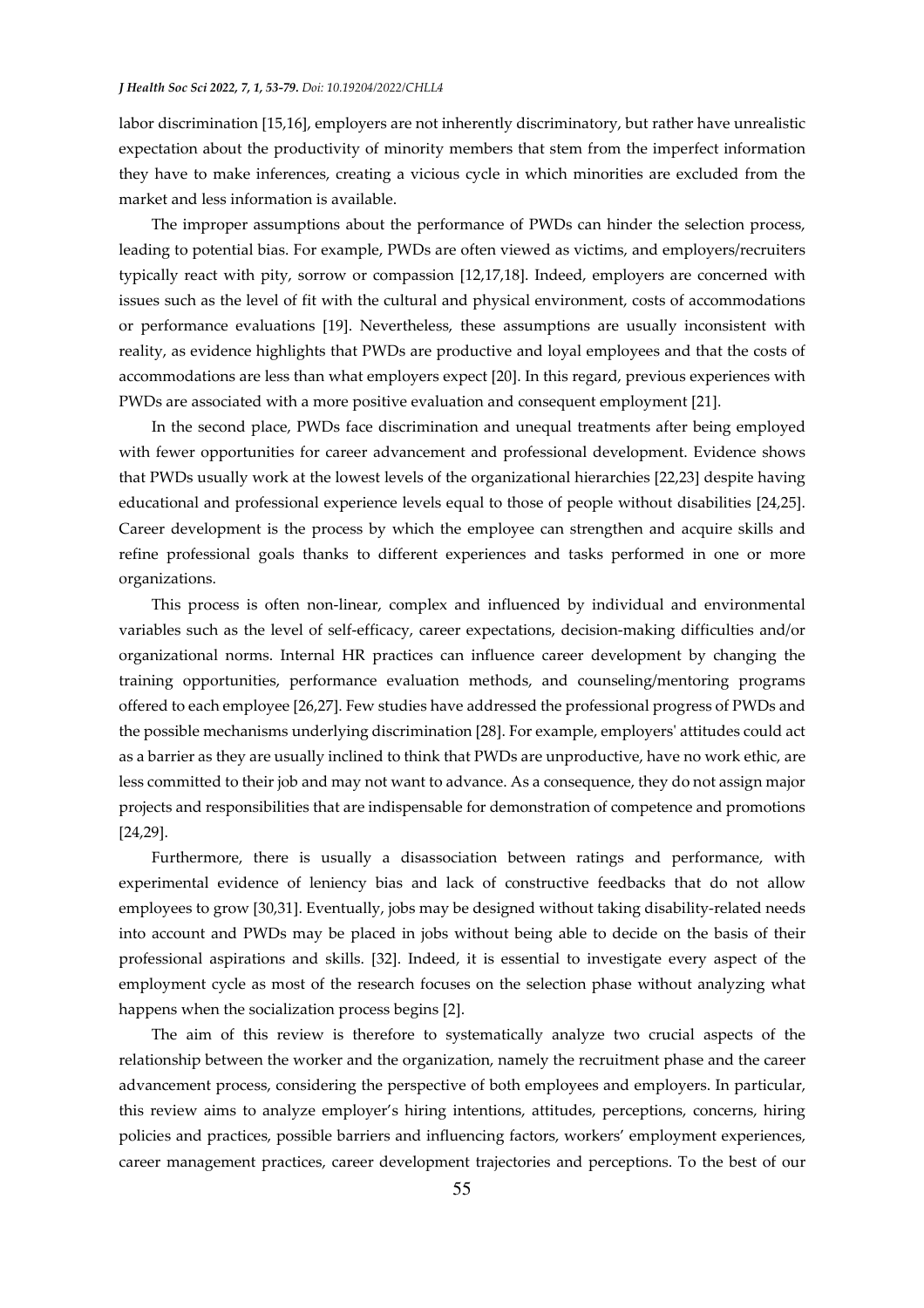knowledge, this is one of the first studies specifically focused on the recruitment/selection phase and the subsequent career management phase of PWDs, especially considering that promotion is still treated as a controversial aspect. As suggested by scholars, there is a research gap with respect to the link between the selection and the professional advancement of this professional group [33,34].

# **METHODS**

# *Search strategy and study eligibility*

A literature search was performed on the Google Scholar, PubMed, Scopus, Web of Science, and PsycInfo databases from 25 September 2021 up to 15 October 2021. The search strategy was focused on two main moments of the employment cycle, namely the recruitment and selection process and career advancement of PWDs. The search strategy used a combination of the following keywords: "disability", "people with disabilities", "workplace", "recruitment", "job interview", "employee selection", "career development", "advancement", "management", "success", "barrier", "discrimination". A manual research was also performed screening the bibliographic references of the most significant papers. The research was based on the following PICO scheme:

- •Population: workers, employers;
- Intervention: disability in the workplace;
- Comparison: not considered;
- •Outcome: hiring intentions, hiring policies, employment experiences and strategies, career management and development practices, career transitions and trajectories.

Two independent reviewers (G.L.F. and G.G.) carried out the first screening by reading titles and abstracts of the papers identified by the search strategy. A further selection was subsequently made by reading the full texts. The judgment on the inclusion of each article was performed independently and disagreements were solved with the aid of a third reviewer (G.F.). *Inclusion criteria* 

The inclusion criteria followed the PICO scheme presented above. We restricted the literature search to articles published between 2005 and 2021 and written in English only. We only included articles specifically focused on the recruitment and selection process and the career development/management of people with disabilities, considering both employees and employers perspectives. In particular, articles focusing on hiring policies and practices, employment experiences, career strategies and trajectories were included. Furthermore, we focused on different types of disabilities (e.g., physical, intellectual, invisible).

#### *Exclusion criteria*

Articles written before 2005 and written in languages other than English were excluded. Narrative and systematic reviews, letters to editors, commentaries and reports of less academic relevance were excluded from the synthesis. Narrative and systematic reviews with relevant information were discussed in other paragraphs (i.e., introduction and discussion sections). Studies using populations other than workers (e.g., students) were excluded. Furthermore, topics related to disability HR practices but not focused on selection/career management processes were excluded.

#### *Data extraction and quality assessment*

Data were manually extracted by the authors and inserted into a spreadsheet, including authors, title, research design, type of sample, type of disability, nation and a brief summary (Table 1). After the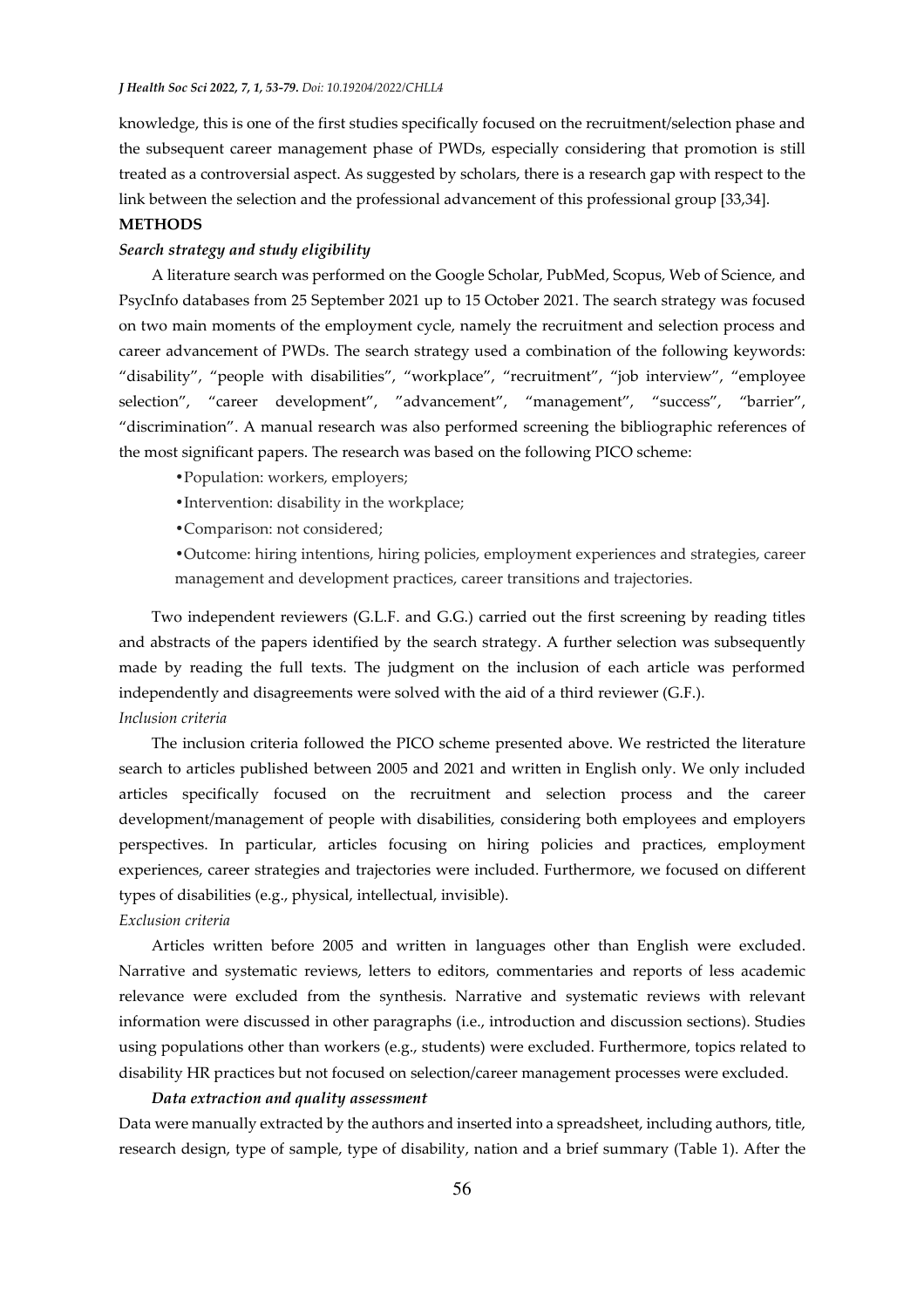collection of the data, each paper was labeled according to one of the two major topics (recruitment/career management) and a summary of the results was carried out by the reviewers according to a qualitative approach. The assessment of their quality was carried out with a 16-item quality assessment tool (QATSDD) having a good reliability and validity for use in the quality assessment of a diversity of studies in a wide variety of health fields including psychology, allied health, medicine, public health, nursing, health services and social sciences [35, 36]. It contains 16 reporting criteria scored on a scale from 0 to 3 (Not at all/Very slightly/Moderately/Complete). These criteria apply to quantitative and qualitative studies. Figure 1 shows a flow-diagram of the literature search strategy and the review process following PRISMA 2009 flow diagram rules.

#### **RESULTS**

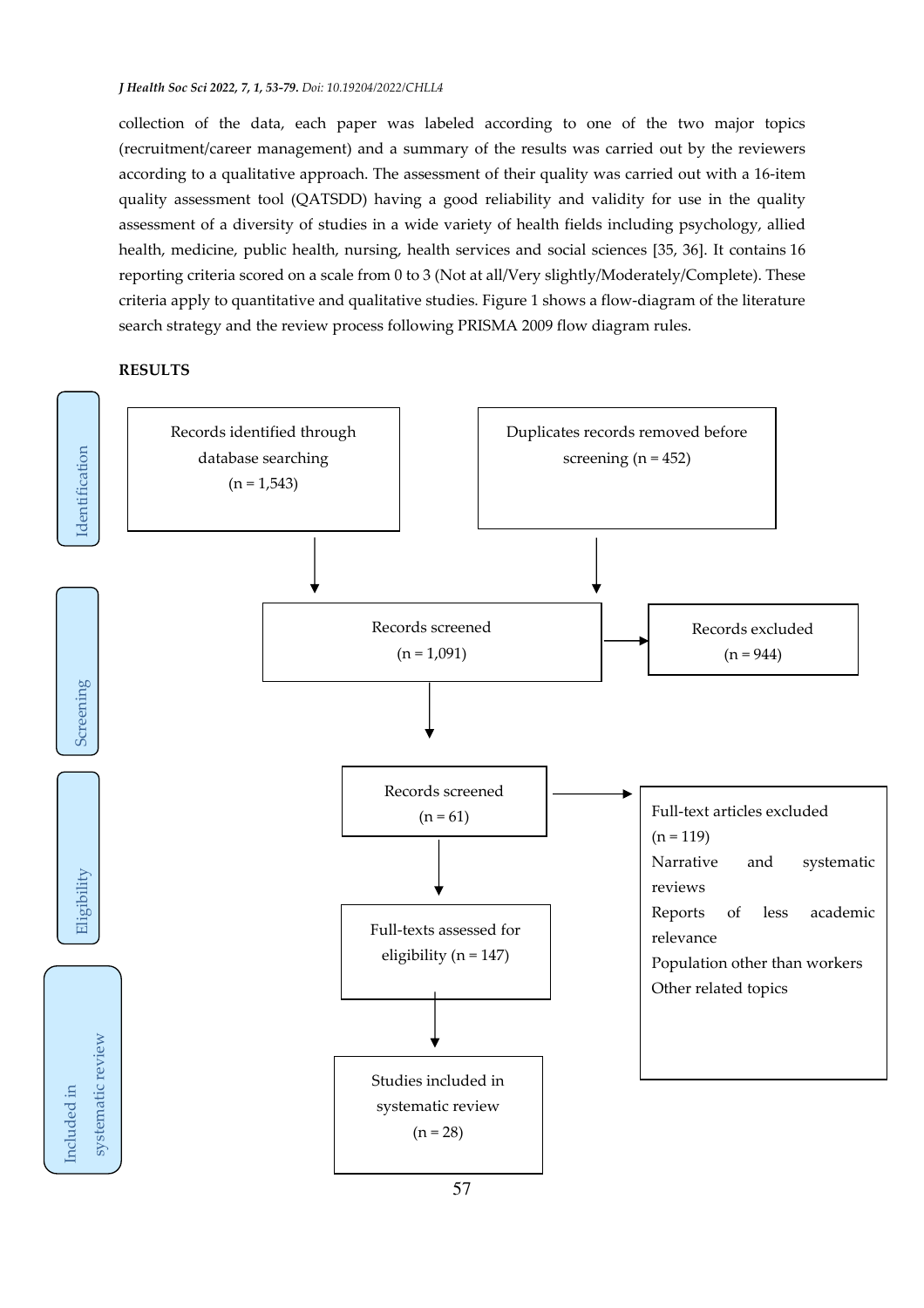**Figure 1.** Flowchart for identification of studies included in the systematic review (*n* =28).

Twenty-eight articles that met inclusion criteria after the title-abstract reading phase were identified and evaluated following a systematic approach. The summary of the articles included is reported in Table 1. The majority of the studies were conducted in the United States (13 articles, 46,43% of the total). Other countries included Australia (n=3), India (n*=*3), Italy (n=2), United Kingdom (n=2), Denmark (n=1), Norway (n=1), Austria (n = 1), Spain (n=1) and Malaysia (n=1).

The articles included in the review adopted heterogeneous methodologies. Most of the studies used qualitative methodologies (e.g., focus groups, interviews) representing 25% of the total, followed by cross-sectional studies (6 studies, 21.43% of the total) and experimental studies (5 studies, 17. 86% of the total).

The papers analyzed a large pool of disabilities using different classifications. Most of the studies analyzed multiple disabilities together (e.g., intellectual disabilities, down syndrome, sensory disabilities, chronic diseases, psychiatric disorders, autism spectrum syndromes, limb atrophy, physical disabilities, hearing impairment) representing 28.57% of the total. Other types of disabilities analyzed separately concern physical disability (5 articles, 17.86% of the total), disability in general not further specified (5 articles, 17.86% of the total), intellectual disabilities (4 articles, 14.29% of the total) autism spectrum  $(n=1)$ , invisible disability  $(n=1)$ , visual impairment  $(n=1)$ , hearing impairment (n=1), acquired hearing impairment (n=1), multiple sclerosis (n=1).

| <b>Authors</b> | Country    | Study design   | Topic | Study       | Type of disability       | Main findings                     |
|----------------|------------|----------------|-------|-------------|--------------------------|-----------------------------------|
| and year       |            |                |       | sample      |                          |                                   |
| Ameri et       | <b>USA</b> | Field          | R&S   | $6,016$ job | Spinal cord injury,      | Disability applications received  |
| al, [38]       |            | experiment     |       | applicants  | Asperger's syndrome      | 26% fewer expression of interest  |
|                |            | (quantitative) |       |             |                          | (i.e., desire for an interview,   |
|                |            |                |       |             |                          | asking for further credentials,   |
|                |            |                |       |             |                          | inviting to apply for another     |
|                |            |                |       |             |                          | position). The disability gap was |
|                |            |                |       |             |                          | larger for small private-sector   |
|                |            |                |       |             |                          | employers and in the case of      |
|                |            |                |       |             |                          | more experienced applicants       |
|                |            |                |       |             |                          | while no differences between the  |
|                |            |                |       |             |                          | type of disability were detected. |
| Shamshi        | Denmark    | Vignette       | R&S   | 1,901       | Physical disability (use | 71.5% of managers stated that     |
| ri-            |            | experiment     |       | managers    | of a wheelchair)         | they were likely to hire the non- |
| Petersen       |            | (quantitative) |       |             |                          | disabled applicant while this     |
| et al,         |            |                |       |             |                          | percentage falls by almost 50     |
| $[19]$         |            |                |       |             |                          | points when the wheelchair was    |
|                |            |                |       |             |                          | introduced. Intentions increase   |

 The findings for each topic are described in the following paragraphs and further summarized in Table 1.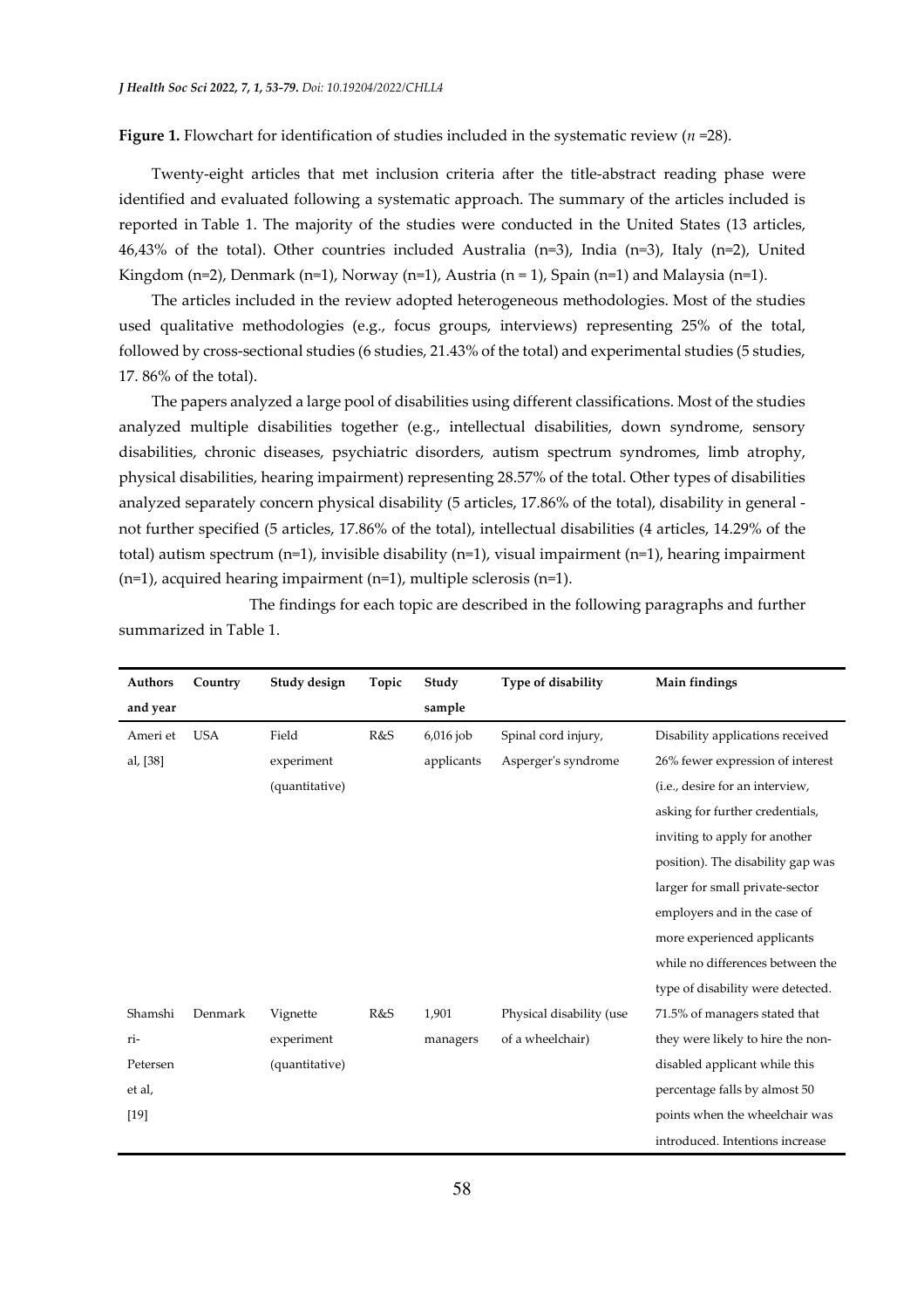| Authors  | Country    | Study design   | Topic | Study     | Type of disability     | Main findings                     |
|----------|------------|----------------|-------|-----------|------------------------|-----------------------------------|
| and year |            |                |       | sample    |                        |                                   |
|          |            |                |       |           |                        | slightly when information about   |
|          |            |                |       |           |                        | financial compensation was        |
|          |            |                |       |           |                        | provided.                         |
| Erickson | <b>USA</b> | Survey         | R&S   | 675 huma  | Physical and/or mental | The survey aims to investigate    |
| et al,   |            | (quantitative) |       | resource  | disability             | the hiring policies and practices |
| $[39]$   |            |                |       | manager   |                        | of different organizations.       |
|          |            |                |       |           |                        | Including workers with            |
|          |            |                |       |           |                        | disabilities in their             |
|          |            |                |       |           |                        | organization's diversity and      |
|          |            |                |       |           |                        | inclusion plan (54%) and having   |
|          |            |                |       |           |                        | relationships with community      |
|          |            |                |       |           |                        | organizations that promote the    |
|          |            |                |       |           |                        | employment of people with         |
|          |            |                |       |           |                        | disabilities (53%) were the most  |
|          |            |                |       |           |                        | commonly implemented              |
|          |            |                |       |           |                        | practices. Larger organizations   |
|          |            |                |       |           |                        | and federal contractors were      |
|          |            |                |       |           |                        | more likely to implement each     |
|          |            |                |       |           |                        | policy. The logistic regression   |
|          |            |                |       |           |                        | analyses showed that 9 out of 10  |
|          |            |                |       |           |                        | practices significantly increased |
|          |            |                |       |           |                        | the likelihood of hiring people   |
|          |            |                |       |           |                        | with disabilities (except for     |
|          |            |                |       |           |                        | "evaluates pre-employment         |
|          |            |                |       |           |                        | screenings to ensure they are     |
|          |            |                |       |           |                        | unbiased").                       |
| Spirito  | <b>USA</b> | Vignette       | R&S   | 60        | Invisible disabilities | The study examined the impact     |
| Dalgin   |            | experiment     |       | employers | (physical and          | of disclosure (brief vs detailed) |
| et al,   |            | (quantitative) |       |           | psychiatric)           | and type of disability (no        |
| $[40]$   |            |                |       |           |                        | disability, insulin-dependent     |
|          |            |                |       |           |                        | diabetes and bipolar disorder)    |
|          |            |                |       |           |                        | on employers' perception of the   |
|          |            |                |       |           |                        | candidates conceptualized as      |
|          |            |                |       |           |                        | "hiring decision" and             |
|          |            |                |       |           |                        | "employability". Results          |
|          |            |                |       |           |                        | indicate that disclosure had no   |
|          |            |                |       |           |                        | significant effects and that      |
|          |            |                |       |           |                        | employer responses did not        |
|          |            |                |       |           |                        | differ between brief vs detailed  |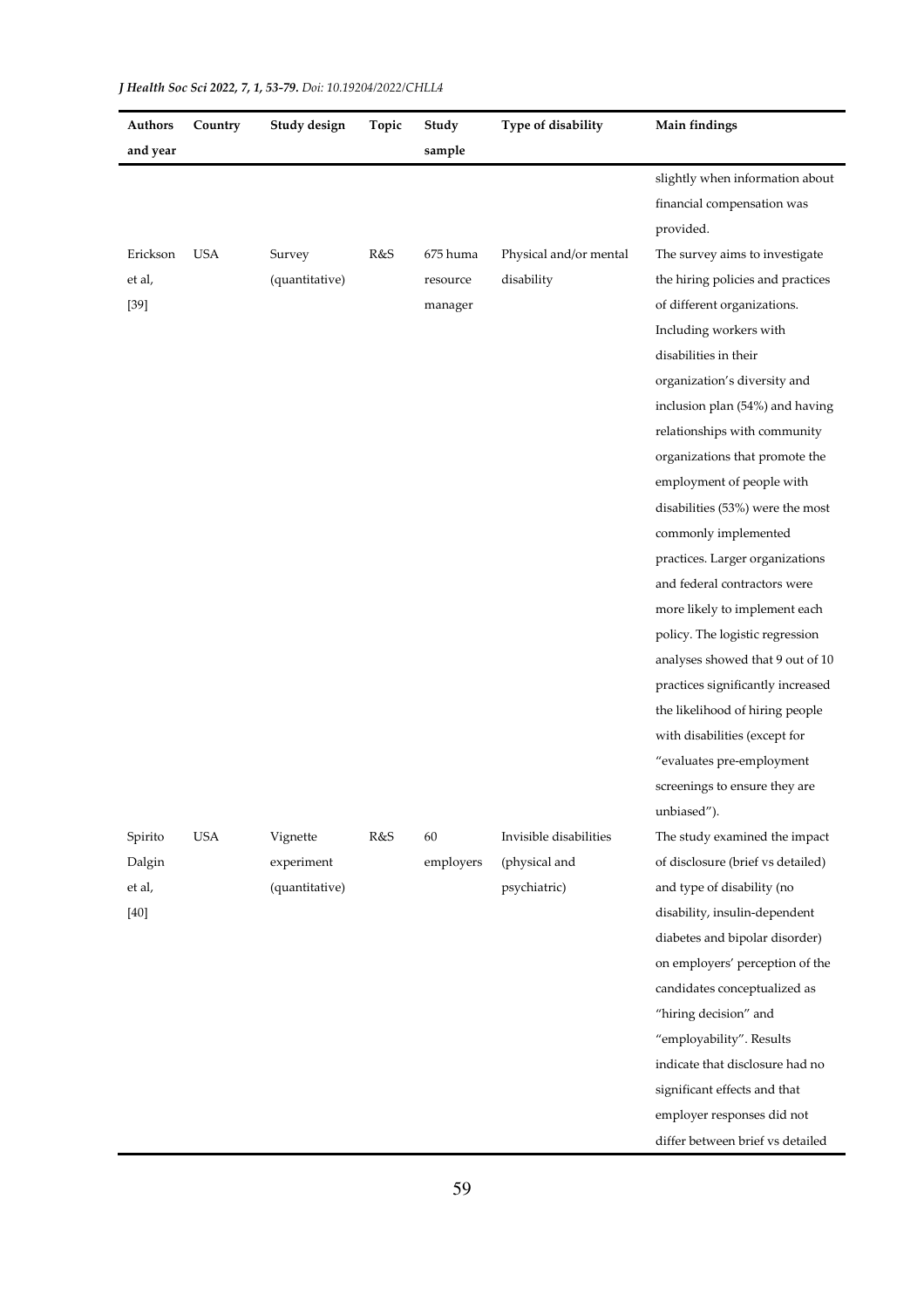| Authors  | Country | Study design   | Topic | Study     | Type of disability       | Main findings                         |
|----------|---------|----------------|-------|-----------|--------------------------|---------------------------------------|
| and year |         |                |       | sample    |                          |                                       |
|          |         |                |       |           |                          | disclosure. Employers rated the       |
|          |         |                |       |           |                          | employability of the psychiatric      |
|          |         |                |       |           |                          | disabled candidate as                 |
|          |         |                |       |           |                          | significantly lower, regardless of    |
|          |         |                |       |           |                          | the type of disclosure.               |
| Ameri et | USA     | Experimental   | R&S   | 858       | Physical disability (use | The study examined the role of        |
| al, [41] |         | (quantitative) |       | workers   | of a wheelchair)         | five classic influence tactics (i.e., |
|          |         |                |       | (staty 1) |                          | revealing an alternative, using a     |
|          |         |                |       | 853       |                          | numerical anchor, showing             |
|          |         |                |       | workers   |                          | imperfections, showing hard or        |
|          |         |                |       | (study 2) |                          | soft skills) during a job             |
|          |         |                |       | 467       |                          | interview for candidates with or      |
|          |         |                |       | workers   |                          | without a disability. Results         |
|          |         |                |       | (study 3) |                          | show that tactics used during         |
|          |         |                |       |           |                          | the first phases are                  |
|          |         |                |       |           |                          | counterproductive. Displaying         |
|          |         |                |       |           |                          | soft skills was not associated        |
|          |         |                |       |           |                          | with a better evaluation of the       |
|          |         |                |       |           |                          | level of employability for            |
|          |         |                |       |           |                          | candidates with disabilities. The     |
|          |         |                |       |           |                          | perception of trustworthiness         |
|          |         |                |       |           |                          | acts as a mediator.                   |
| Nota et  | Italy   | Experimental   | R&S   | 80        | Intellectual disability  | Employers' attitudes towards          |
| al, [9]  |         | (quantitative) |       | employers | (Down Syndrome,          | workers with psychological            |
|          |         |                |       |           | sensory disability       | problems (e.g., aggressiveness)       |
|          |         |                |       |           | and psychological        | were negative. Focusing on            |
|          |         |                |       |           | problems)                | previous work successes and           |
|          |         |                |       |           |                          | workers' strengths was                |
|          |         |                |       |           |                          | associated with more positive         |
|          |         |                |       |           |                          | evaluations regardless of the         |
|          |         |                |       |           |                          | type of disability. Employers         |
|          |         |                |       |           |                          | evaluated PWDs more positively        |
|          |         |                |       |           |                          | with respect to the social            |
|          |         |                |       |           |                          | acceptability aspects rather than     |
|          |         |                |       |           |                          | the work performance. Previous        |
|          |         |                |       |           |                          | experience in hiring PWDs did         |
|          |         |                |       |           |                          | not show significant effects.         |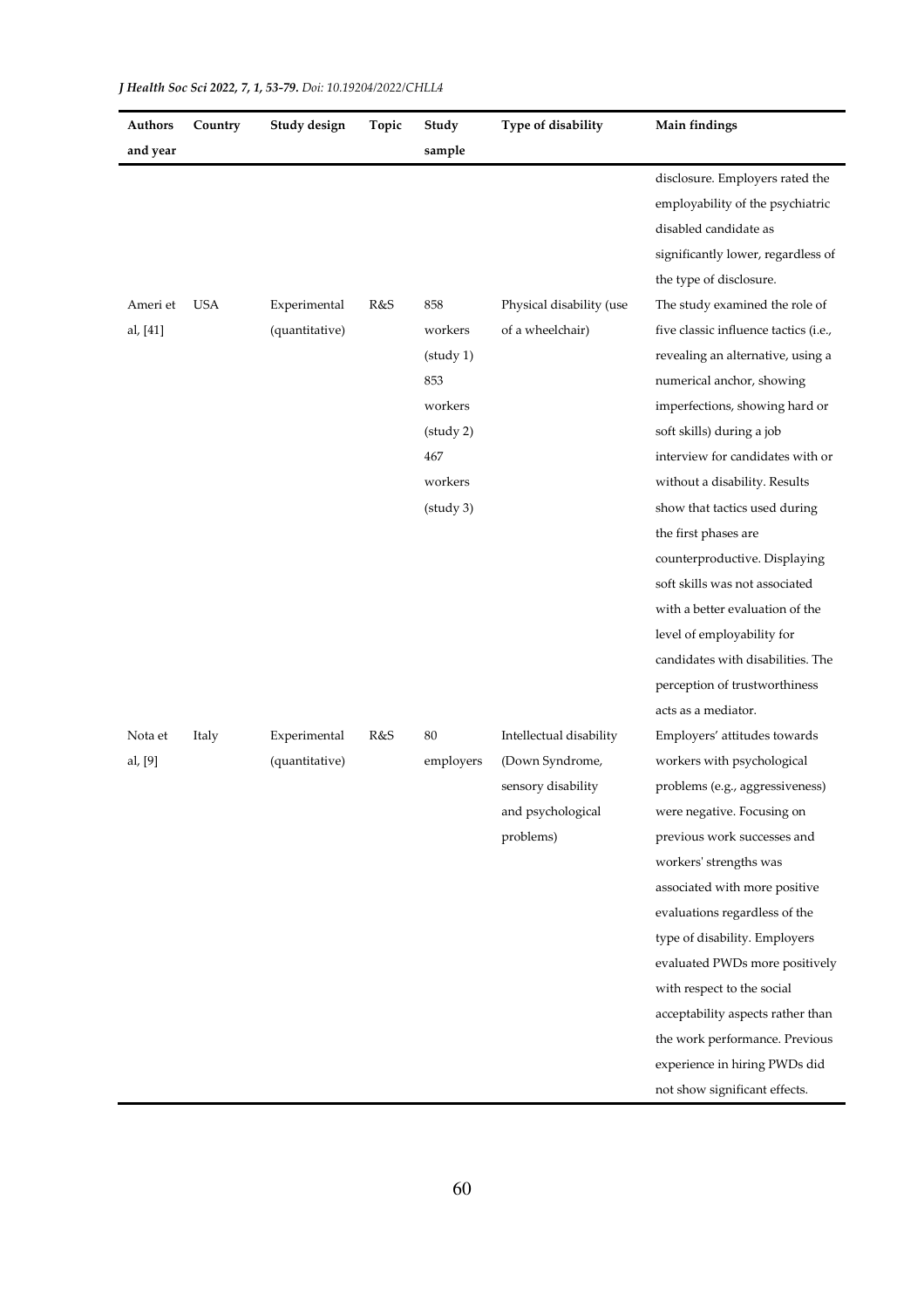| <b>Authors</b> | Country    | Study design  | Topic | Study        | Type of disability       | Main findings                       |
|----------------|------------|---------------|-------|--------------|--------------------------|-------------------------------------|
| and year       |            |               |       | sample       |                          |                                     |
| Bjørnsha       | Norway     | Experimental  | R&S   | 600          | Physical disability (use | The study examines the              |
| gen et al,     |            | study         |       | private      | of a wheelchair)         | influence of using a wheelchair     |
| [6]            |            |               |       | sector       |                          | on employers' hiring intentions.    |
|                |            |               |       | employers    |                          | The results highlight that          |
|                |            |               |       |              |                          | workers with a disability had       |
|                |            |               |       |              |                          | 48% of less probability of being    |
|                |            |               |       |              |                          | invited to job interviews.          |
|                |            |               |       |              |                          | Wheelchair user was invited         |
|                |            |               |       |              |                          | only in 12 cases, while the non-    |
|                |            |               |       |              |                          | disabled candidate was invited      |
|                |            |               |       |              |                          | in 76 cases. The callback ratio     |
|                |            |               |       |              |                          | was 1.93.                           |
| Jans et        | <b>USA</b> | Focus group   | R&S   | 41           | Physical (mobility),     | The study analyzes the              |
| al, [42]       |            | (qualitative) |       | employed     | sensorial (vision,       | experiences and strategies of 41    |
|                |            |               |       | people       | hearing/speech) and      | successfully employed workers       |
|                |            |               |       | with         | mental health disability | with disabilities. Decisions about  |
|                |            |               |       | disabilities |                          | disclosure (if disclose or not,     |
|                |            |               |       |              |                          | when and how) depend on the         |
|                |            |               |       |              |                          | type of disability. Useful          |
|                |            |               |       |              |                          | strategies include: addressing      |
|                |            |               |       |              |                          | possible employers concerns         |
|                |            |               |       |              |                          | about accommodations, asking        |
|                |            |               |       |              |                          | about performance and work          |
|                |            |               |       |              |                          | routines, emphasizing the           |
|                |            |               |       |              |                          | abilities rather than the           |
|                |            |               |       |              |                          | disclosure, demonstrating           |
|                |            |               |       |              |                          | specific skills, practicing for the |
|                |            |               |       |              |                          | interview and using networking      |
|                |            |               |       |              |                          | and social connections as a         |
|                |            |               |       |              |                          | resource.                           |
| Scott et       | Australia  | Survey and    | R&S   | 29           | Autism spectrum          | The study aims to analyze the       |
| al, [43]       |            | interviews    |       | employers    |                          | perception of employers             |
|                |            | (mixed        |       |              |                          | regarding the usability,            |
|                |            | methods)      |       |              |                          | implementation and perceived        |
|                |            |               |       |              |                          | barriers in using the Integrated    |
|                |            |               |       |              |                          | <b>Employment Success Tool</b>      |
|                |            |               |       |              |                          | (IESTTM) as a workplace             |
|                |            |               |       |              |                          | resource for the                    |
|                |            |               |       |              |                          | recruitment/management of           |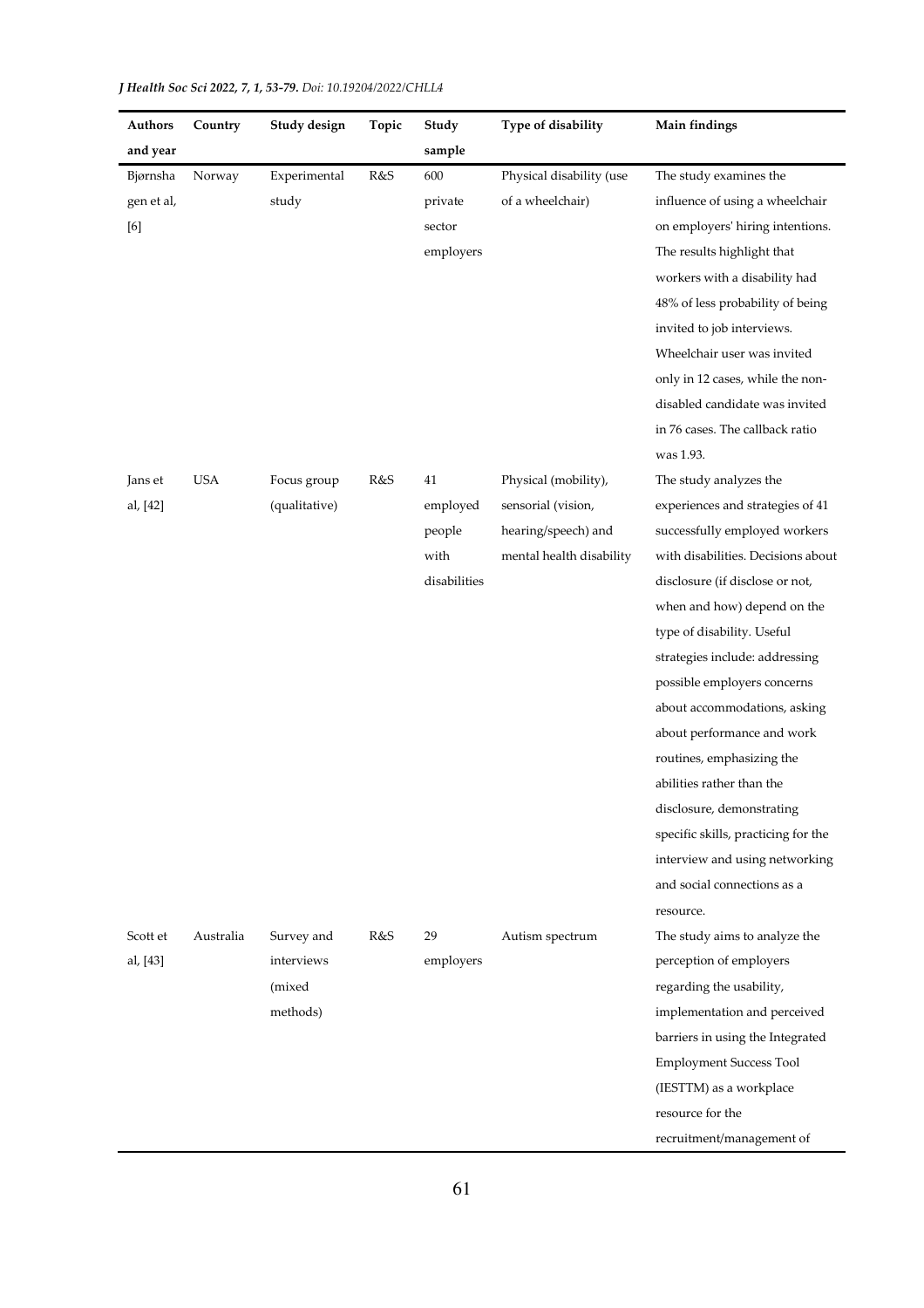| Authors<br>and year | Country    | Study design   | Topic | Study<br>sample | Type of disability       | Main findings                      |
|---------------------|------------|----------------|-------|-----------------|--------------------------|------------------------------------|
|                     |            |                |       |                 |                          | people on the autism spectrum.     |
|                     |            |                |       |                 |                          | The use of the IESTTM manual       |
|                     |            |                |       |                 |                          | provided a structured and          |
|                     |            |                |       |                 |                          | systematic way to evaluate and     |
|                     |            |                |       |                 |                          | assist workers. The results        |
|                     |            |                |       |                 |                          | highlight that the package led to  |
|                     |            |                |       |                 |                          | a better understanding of autism   |
|                     |            |                |       |                 |                          | strengths and possible             |
|                     |            |                |       |                 |                          | workplace resources to employ.     |
|                     |            |                |       |                 |                          | More than two thirds of            |
|                     |            |                |       |                 |                          | participants were satisfied with   |
|                     |            |                |       |                 |                          | the use and implementation of      |
|                     |            |                |       |                 |                          | the tool.                          |
| Kocman              | Austria    | Survey and     | R&S   | 30 human        | Physical, intellectual   | People with physical disabilities  |
| et al,              |            | interviews     |       | resource        | disability and mental    | are preferred over intellectual    |
| $[44]$              |            | (mixed)        |       | managers        | disorders                | disabilities but both groups are   |
|                     |            | methods)       |       |                 |                          | preferred over mental disorders.   |
|                     |            |                |       |                 |                          | Perception of lack of skills and   |
|                     |            |                |       |                 |                          | legal issues related to dismissal  |
|                     |            |                |       |                 |                          | were highlighted as primary        |
|                     |            |                |       |                 |                          | concerns for the employment of     |
|                     |            |                |       |                 |                          | people with intellectual           |
|                     |            |                |       |                 |                          | disabilities. Safety issues are    |
|                     |            |                |       |                 |                          | perceived as obstacles for people  |
|                     |            |                |       |                 |                          | with mental disorders.             |
| Houtenv             | <b>USA</b> | Cross-         | R&S   | 320             | People with a disability | 22.8% of large companies           |
| ille et al,         |            | sectional      |       | employers       |                          | actively recruit PWDs compared     |
| $[45]$              |            | survey         |       |                 |                          | with just 12.4% of small           |
|                     |            | (quantitative) |       |                 |                          | companies. The main concerns       |
|                     |            |                |       |                 |                          | of employers regard the cost of    |
|                     |            |                |       |                 |                          | the workers followed by the        |
|                     |            |                |       |                 |                          | possible lack of skills, the       |
|                     |            |                |       |                 |                          | difficulties for the supervisor    |
|                     |            |                |       |                 |                          | and doubts about the level of      |
|                     |            |                |       |                 |                          | productivity. The main             |
|                     |            |                |       |                 |                          | challenges highlighted concern     |
|                     |            |                |       |                 |                          | the nature of the job, the cost of |
|                     |            |                |       |                 |                          | accommodations and the search      |
|                     |            |                |       |                 |                          | for qualified workers. Possible    |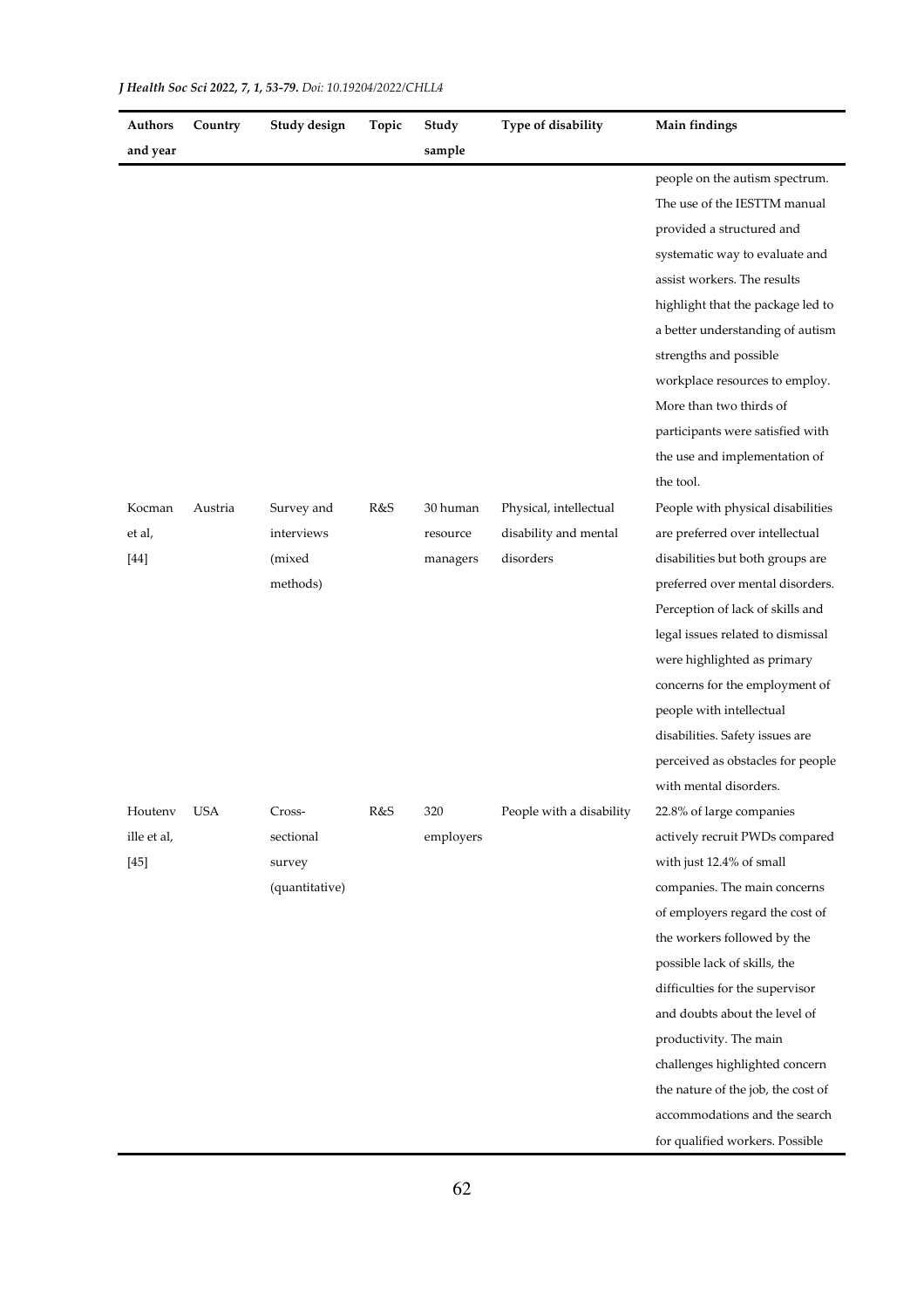| Authors  | Country    | Study design   | Topic | Study        | Type of disability       | Main findings                    |
|----------|------------|----------------|-------|--------------|--------------------------|----------------------------------|
| and year |            |                |       | sample       |                          |                                  |
|          |            |                |       |              |                          | information for persuading       |
|          |            |                |       |              |                          | employers regards the level of   |
|          |            |                |       |              |                          | job performance, attendance and  |
|          |            |                |       |              |                          | retention.                       |
| Ipsen et | <b>USA</b> | Cross-         | R&S   | 2,132        | Psychological, physical, | The study analyzes possible      |
| al, [46] |            | sectional      |       | adults       | chronic disease,         | differences between              |
|          |            | survey         |       | with         | intellectual/developmen  | conventional recruitment         |
|          |            | (quantitative) |       | disabilities | tal, neurological        | methods (disability-related      |
|          |            |                |       |              | $\it disabilities$       | conferences, disability-related  |
|          |            |                |       |              |                          | organizations, groups and        |
|          |            |                |       |              |                          | service providers) and           |
|          |            |                |       |              |                          | Amazon's Mechanical Turk         |
|          |            |                |       |              |                          | (MTurk) methods for people       |
|          |            |                |       |              |                          | with different disabilities.     |
|          |            |                |       |              |                          | MTurk had a greater proportion   |
|          |            |                |       |              |                          | of people with mental and        |
|          |            |                |       |              |                          | chronic illness, while the       |
|          |            |                |       |              |                          | conventional sample reported     |
|          |            |                |       |              |                          | more physical, IDD/Autism,       |
|          |            |                |       |              |                          | sensory, and neurological        |
|          |            |                |       |              |                          | disability and included 197      |
|          |            |                |       |              |                          | respondents from rural areas.    |
|          |            |                |       |              |                          | MTurk is a useful recruiting     |
|          |            |                |       |              |                          | method but it should be          |
|          |            |                |       |              |                          | employed in conjunction with     |
|          |            |                |       |              |                          | conventional strategies.         |
| Coffey   | UK         | Survey and     | R&S   | 111          | Visual impairment        | The most frequently reported     |
| et al,   |            | interviews     |       | visually     |                          | barriers to employment were      |
| $[47]$   |            | (mixed         |       | impaired     |                          | negative employers' attitudes    |
|          |            | methods)       |       | women        |                          | and provision of workplace       |
|          |            |                |       |              |                          | adjustments. Lower confidence    |
|          |            |                |       |              |                          | due to previous experiences and  |
|          |            |                |       |              |                          | having to care for someone       |
|          |            |                |       |              |                          | below the age of 16 influenced   |
|          |            |                |       |              |                          | the barriers experienced. The    |
|          |            |                |       |              |                          | qualitative findings highlight a |
|          |            |                |       |              |                          | general lack of knowledge about  |
|          |            |                |       |              |                          | VI women's ability.              |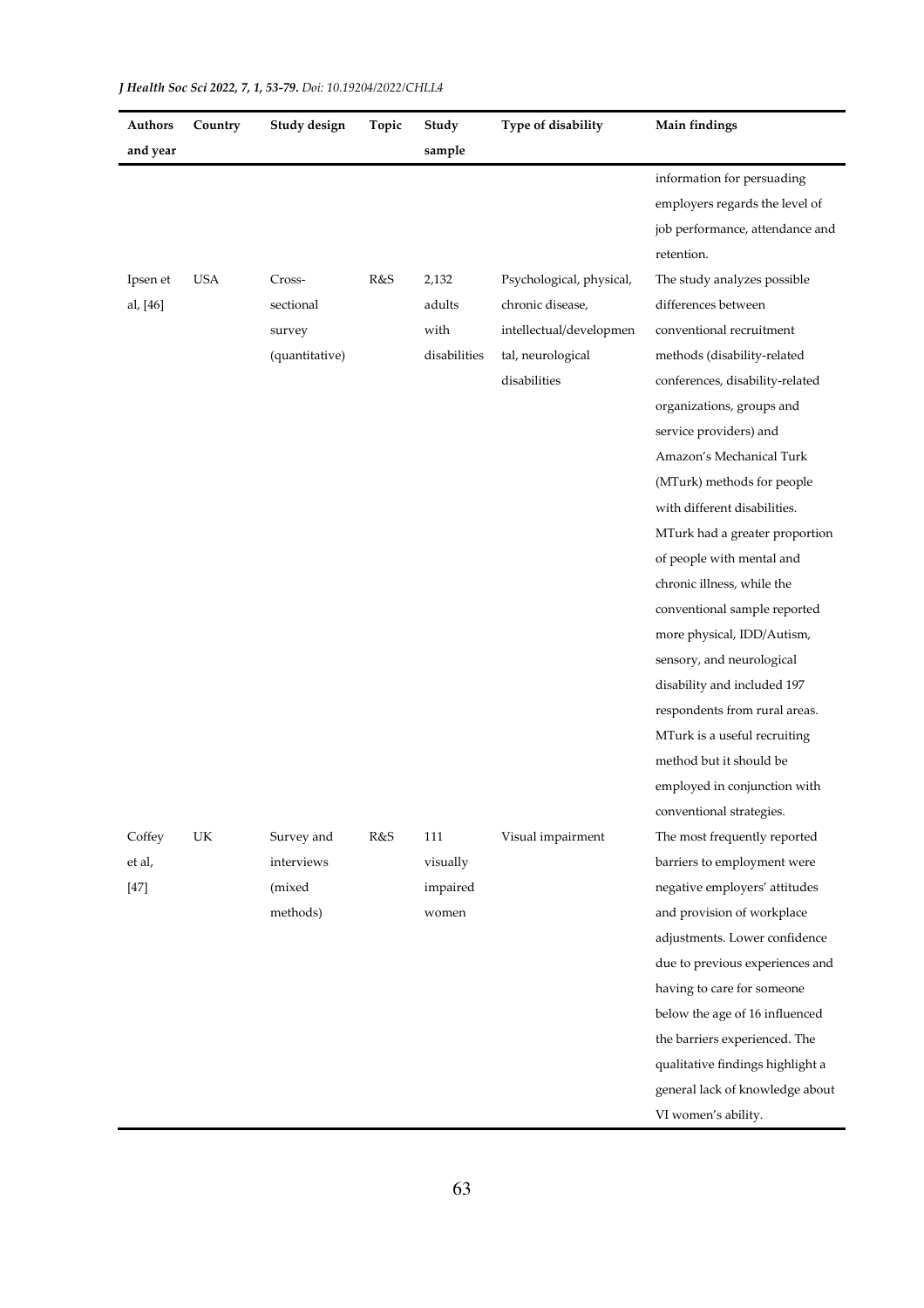| Authors  | Country    | Study design   | Topic | Study     | Type of disability       | Main findings                      |
|----------|------------|----------------|-------|-----------|--------------------------|------------------------------------|
| and year |            |                |       | sample    |                          |                                    |
| Lyons    | <b>USA</b> | Experimental   | &S    | 336       | Hearing impairment       | This research investigates the     |
| $[17]$   |            | studies        |       | workers   |                          | influence of disability onset      |
|          |            | (quantitative) |       | (statq 1) |                          | controllability on the             |
|          |            |                |       | and 310   |                          | relationship between disclosure    |
|          |            |                |       | workers   |                          | strategies and affective reactions |
|          |            |                |       | (study 2) |                          | (e.g., pity, admiration, sorrow,   |
|          |            |                |       |           |                          | sympathy, proud) that underlie     |
|          |            |                |       |           |                          | hiring intentions across 2         |
|          |            |                |       |           |                          | experiments. The results           |
|          |            |                |       |           |                          | highlight that when workers are    |
|          |            |                |       |           |                          | seen as responsible for their      |
|          |            |                |       |           |                          | disability, strategies that de-    |
|          |            |                |       |           |                          | emphasize the disability lead to   |
|          |            |                |       |           |                          | lower hiring intentions through    |
|          |            |                |       |           |                          | the affective reaction (pity).     |
| Kulkarni | India      | Interview-     | CD    | 58        | Visual impairment, limb  | The main career management         |
| et al,   |            | based study    |       | workers   | atrophy, hearing         | strategies were: displaying and    |
| $[10]$   |            | (qualitative)  |       |           | impairment,              | maintaining a positive mind-set,   |
|          |            |                |       |           | other disabilities       | sensitizing people to ability      |
|          |            |                |       |           |                          | rather than obstacles to reduce    |
|          |            |                |       |           |                          | stereotypes, being involved in     |
|          |            |                |       |           |                          | disability advocacy activities     |
|          |            |                |       |           |                          | and participating in               |
|          |            |                |       |           |                          | homophilous networks.              |
| Kulkarni | India      | In-depth       | CD    | 17 key    | People with disabilities | The study analyzes the career      |
| $[48]$   |            | interviews     |       | huma      |                          | initiatives promoted by            |
|          |            | (qualitative)  |       | resources |                          | employers for the development      |
|          |            |                |       | figures   |                          | of PWDs. Seventeen HR figures      |
|          |            |                |       | from 17   |                          | from five different states who     |
|          |            |                |       | companies |                          | were in charge of policy making    |
|          |            |                |       |           |                          | were asked about career            |
|          |            |                |       |           |                          | management philosophies and        |
|          |            |                |       |           |                          | practices. Results highlight the   |
|          |            |                |       |           |                          | importance of meritocracy and      |
|          |            |                |       |           |                          | the usefulness of five specific    |
|          |            |                |       |           |                          | actions: using the right           |
|          |            |                |       |           |                          | terminology, sensitization         |
|          |            |                |       |           |                          | initiatives, accommodation         |
|          |            |                |       |           |                          | audits, visibility of successful   |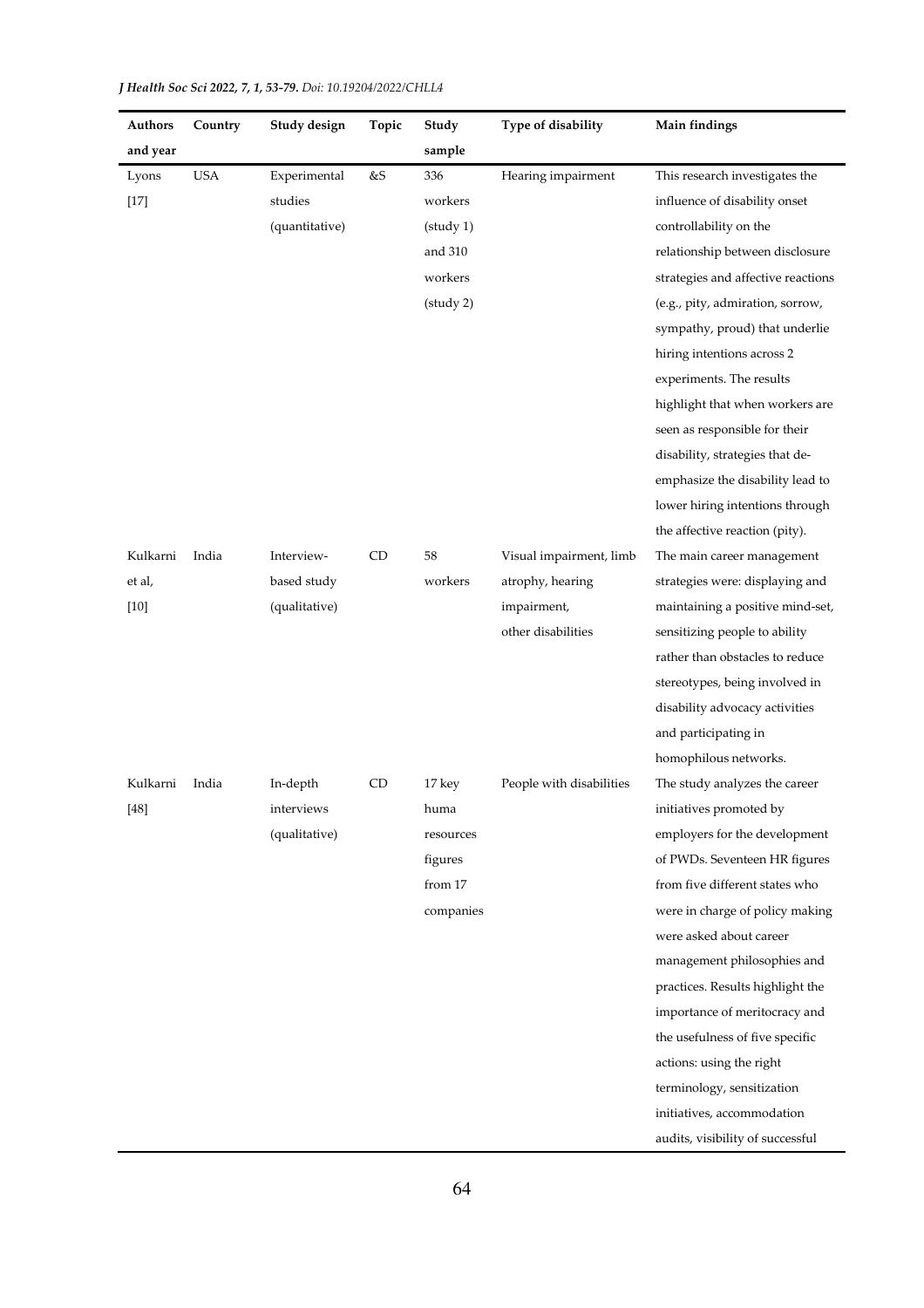| Authors<br>and year | Country    | Study design   | Topic     | Study<br>sample | Type of disability        | Main findings                     |
|---------------------|------------|----------------|-----------|-----------------|---------------------------|-----------------------------------|
|                     |            |                |           |                 |                           | stories, ability building         |
|                     |            |                |           |                 |                           | programs.                         |
| Lindstro            | <b>USA</b> | Case-study     | <b>CD</b> | 8 young         | Learning disability,      | Previous work experience,         |
| m et al,            |            | methodology    |           | adult           | emotional disability,     | transition services and family    |
| $[49]$              |            | (qualitative)  |           | workers         | orthopedic                | support were crucial for initial  |
|                     |            |                |           |                 | Impairment                | placement while postsecondary     |
|                     |            |                |           |                 |                           | training, steady work             |
|                     |            |                |           |                 |                           | experiences and personal          |
|                     |            |                |           |                 |                           | attributes (e.g. self-efficacy)   |
|                     |            |                |           |                 |                           | were related to career            |
|                     |            |                |           |                 |                           | advancement.                      |
| Villanue            | Spain      | Cross-         | CD        | 459             | Physical disabilities     | This study investigates           |
| va-                 |            | sectional      |           | workers         |                           | perceived inequity, perceived     |
| Flores et           |            | (quantitative) |           |                 |                           | discrimination and job            |
| al, [50]            |            |                |           |                 |                           | dissatisfaction using the         |
|                     |            |                |           |                 |                           | theoretical framework of          |
|                     |            |                |           |                 |                           | organizational injustice. The     |
|                     |            |                |           |                 |                           | results supported 4 hypotheses    |
|                     |            |                |           |                 |                           | showing that the perception of    |
|                     |            |                |           |                 |                           | discrimination in career          |
|                     |            |                |           |                 |                           | development is positively         |
|                     |            |                |           |                 |                           | related to perception of          |
|                     |            |                |           |                 |                           | disability-related inequity, that |
|                     |            |                |           |                 |                           | perceived inequity and            |
|                     |            |                |           |                 |                           | perceived discrimination are      |
|                     |            |                |           |                 |                           | positively related to job         |
|                     |            |                |           |                 |                           | dissatisfaction and that          |
|                     |            |                |           |                 |                           | perceived discrimination          |
|                     |            |                |           |                 |                           | mediates the relationship         |
|                     |            |                |           |                 |                           | between perceived inequity and    |
|                     |            |                |           |                 |                           | job dissatisfaction. On the other |
|                     |            |                |           |                 |                           | side, gender does not moderate    |
|                     |            |                |           |                 |                           | the relationship between          |
|                     |            |                |           |                 |                           | perceived inequity and            |
|                     |            |                |           |                 |                           | perceived discrimination.         |
| Dean et             | <b>USA</b> | Retrospective  | CD        | 12 adults       | Intellectual disabilities | The study analyzes the Self-      |
| al, [51]            |            | descriptive    |           | with            |                           | Determined Career Design          |
|                     |            | study design   |           | disabilities    |                           | Model (SDCDM) model               |
|                     |            | (quantitative) |           | (workers)       |                           | implemented within a              |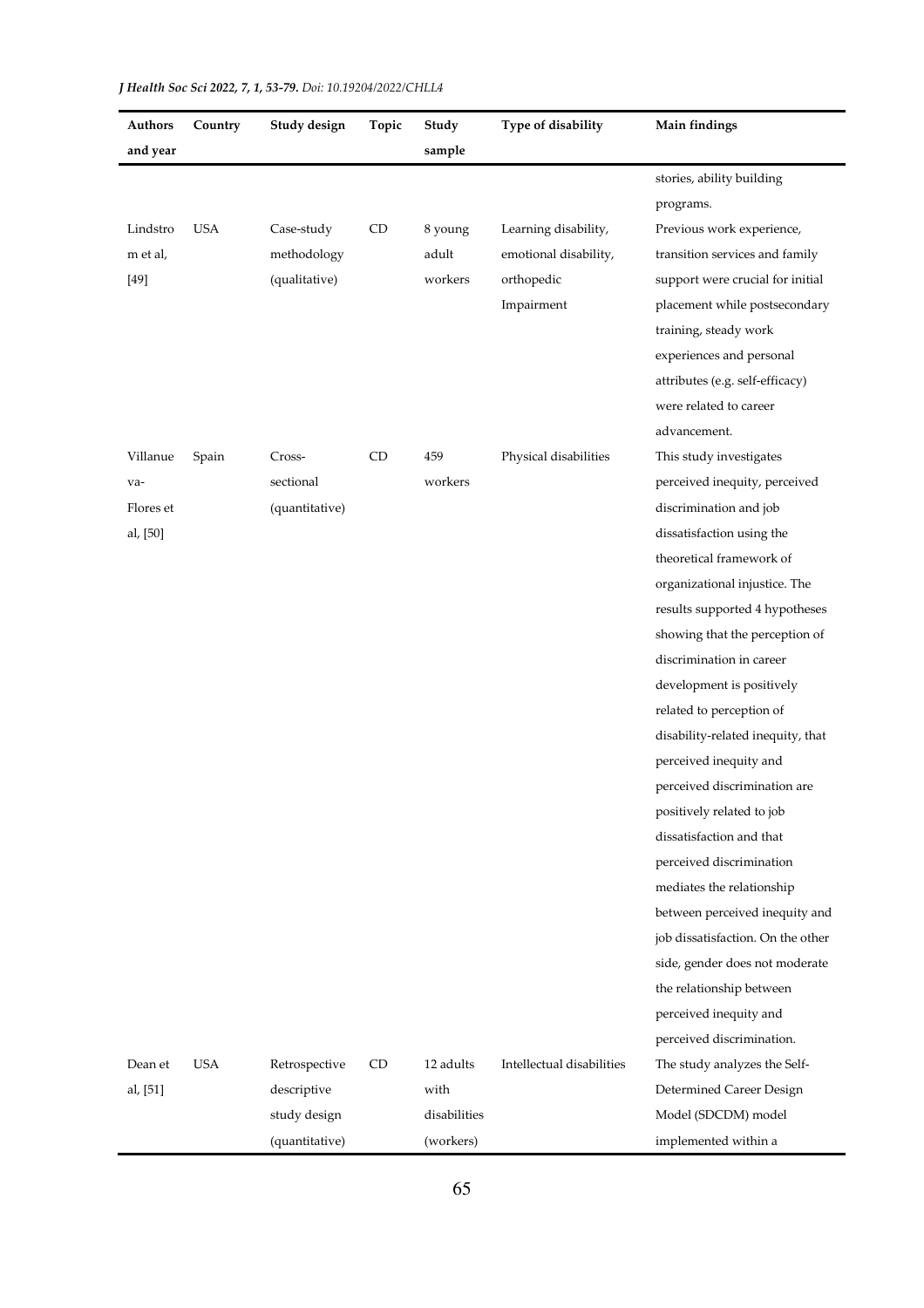| Authors  | Country    | Study design   | Topic | Study        | Type of disability      | Main findings                      |
|----------|------------|----------------|-------|--------------|-------------------------|------------------------------------|
| and year |            |                |       | sample       |                         |                                    |
|          |            |                |       |              |                         | community service agency           |
|          |            |                |       |              |                         | designed to involve people with    |
|          |            |                |       |              |                         | intellectual disability in the     |
|          |            |                |       |              |                         | career design process. The         |
|          |            |                |       |              |                         | SDCDM model comprises 3            |
|          |            |                |       |              |                         | phases: setting a career goal,     |
|          |            |                |       |              |                         | creating a career plan and self-   |
|          |            |                |       |              |                         | monitoring of the progresses.      |
|          |            |                |       |              |                         | Results show that 9 out of 12      |
|          |            |                |       |              |                         | participants found employment.     |
|          |            |                |       |              |                         | After one year, five participants  |
|          |            |                |       |              |                         | were still working with an         |
|          |            |                |       |              |                         | average of 3.8h a day for 2.3      |
|          |            |                |       |              |                         | days a week                        |
| Baldridg | <b>USA</b> | Interview-     | CD    | 40           | Acquired disability     | The study analyzes the             |
| e et al, |            | based study    |       | workers      | (hearing loss)          | experience of career transitions   |
| $[52]$   |            | (qualitative)  |       | who lost     |                         | and sustainable careers for        |
|          |            |                |       | hearing      |                         | workers who have experienced       |
|          |            |                |       | after        |                         | hearing loss after having entered  |
|          |            |                |       | beginning    |                         | the employment market.             |
|          |            |                |       | their        |                         | Interviews highlighted 4 mains     |
|          |            |                |       | careers      |                         | themes: redefining one's identity  |
|          |            |                |       |              |                         | (facing the hear loss, recognizing |
|          |            |                |       |              |                         | the related career changes),       |
|          |            |                |       |              |                         | redefining career success          |
|          |            |                |       |              |                         | (economic freedom and help of      |
|          |            |                |       |              |                         | others), redefining work (roles    |
|          |            |                |       |              |                         | and activities) and formal and     |
|          |            |                |       |              |                         | informal social groups as a        |
|          |            |                |       |              |                         | resource (support groups, co-      |
|          |            |                |       |              |                         | workers).                          |
| Yanchak  | <b>USA</b> | Survey         | CD    | 90 people    | Cognitive impairment    | The research analyzed possible     |
| et al,   |            | (quantitative) |       | with         | and physical disability | differences in dysfunctional       |
| $[53]$   |            |                |       | disabilities |                         | career thoughts and perception     |
|          |            |                |       | receiving    |                         | of vocational identity in          |
|          |            |                |       | vocational   |                         | individuals with cognitive and     |
|          |            |                |       | evaluation   |                         | physical disabilities. People with |
|          |            |                |       | services     |                         | cognitive impairment had more      |
|          |            |                |       |              |                         | dysfunctional career thoughts      |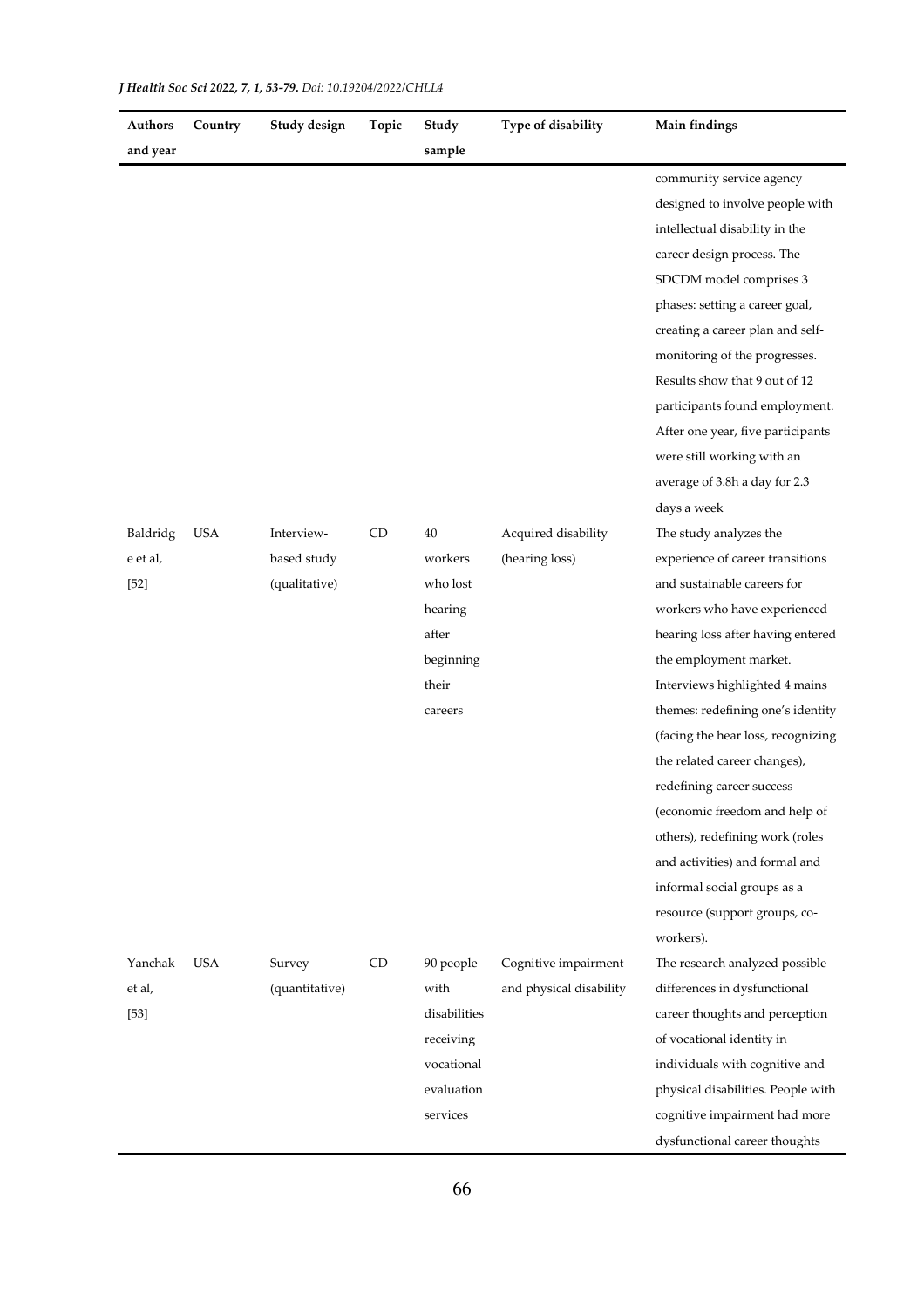| Authors  | Country | Study design   | Topic     | Study        | Type of disability   | Main findings                      |
|----------|---------|----------------|-----------|--------------|----------------------|------------------------------------|
| and year |         |                |           | sample       |                      |                                    |
|          |         |                |           |              |                      | indicating more decision-          |
|          |         |                |           |              |                      | making confusion. Vocational       |
|          |         |                |           |              |                      | identity did not change            |
|          |         |                |           |              |                      | according to the disability type   |
|          |         |                |           |              |                      | and the moderation hypothesis      |
|          |         |                |           |              |                      | was not supported.                 |
| Wilson-  | UK      | Interview-     | <b>CD</b> | 14           | Different            | The study analyzes the obstacles   |
| Kovacs   |         | based study    |           | workers      | physical impairments | associated with the lack of career |
| et al,   |         | (qualitative)  |           | with         |                      | advancement of PWDs using a        |
| $[28]$   |         |                |           | disabilities |                      | qualitative approach. The results  |
|          |         |                |           |              |                      | of the in-depth interviews         |
|          |         |                |           |              |                      | highlight that subjects related    |
|          |         |                |           |              |                      | precariousness to a lack of        |
|          |         |                |           |              |                      | opportunity in career              |
|          |         |                |           |              |                      | advancement and emphasized         |
|          |         |                |           |              |                      | the lack of recognition of their   |
|          |         |                |           |              |                      | contributions and the need for a   |
|          |         |                |           |              |                      | constructive feedback. Time and    |
|          |         |                |           |              |                      | resources required to fulfil       |
|          |         |                |           |              |                      | duties were overlooked and         |
|          |         |                |           |              |                      | participants experienced a lack    |
|          |         |                |           |              |                      | of support networks and role       |
|          |         |                |           |              |                      | models.                            |
| Santilli | Italy   | Cross-         | CD        | 120          | Mild intellectual    | The research investigates the      |
| et al,   |         | sectional      |           | workers      | disability           | relationship between career        |
| $[54]$   |         | (quantitative) |           | with         |                      | adaptability, hope and life        |
|          |         |                |           | disabilities |                      | satisfaction of people with mild   |
|          |         |                |           |              |                      | intellectual disabilities.         |
|          |         |                |           |              |                      | Specifically, based on Life        |
|          |         |                |           |              |                      | Design approach the study          |
|          |         |                |           |              |                      | hypothesized a partial             |
|          |         |                |           |              |                      | mediation model in which           |
|          |         |                |           |              |                      | career adaptability predicts life  |
|          |         |                |           |              |                      | satisfaction directly and          |
|          |         |                |           |              |                      | indirectly through hope. The       |
|          |         |                |           |              |                      | Career Adapt-Abilities Scale-      |
|          |         |                |           |              |                      | Italian Form, The Adult Trait      |
|          |         |                |           |              |                      | Hope Scale, The Satisfaction       |
|          |         |                |           |              |                      | with Life Scale were used to       |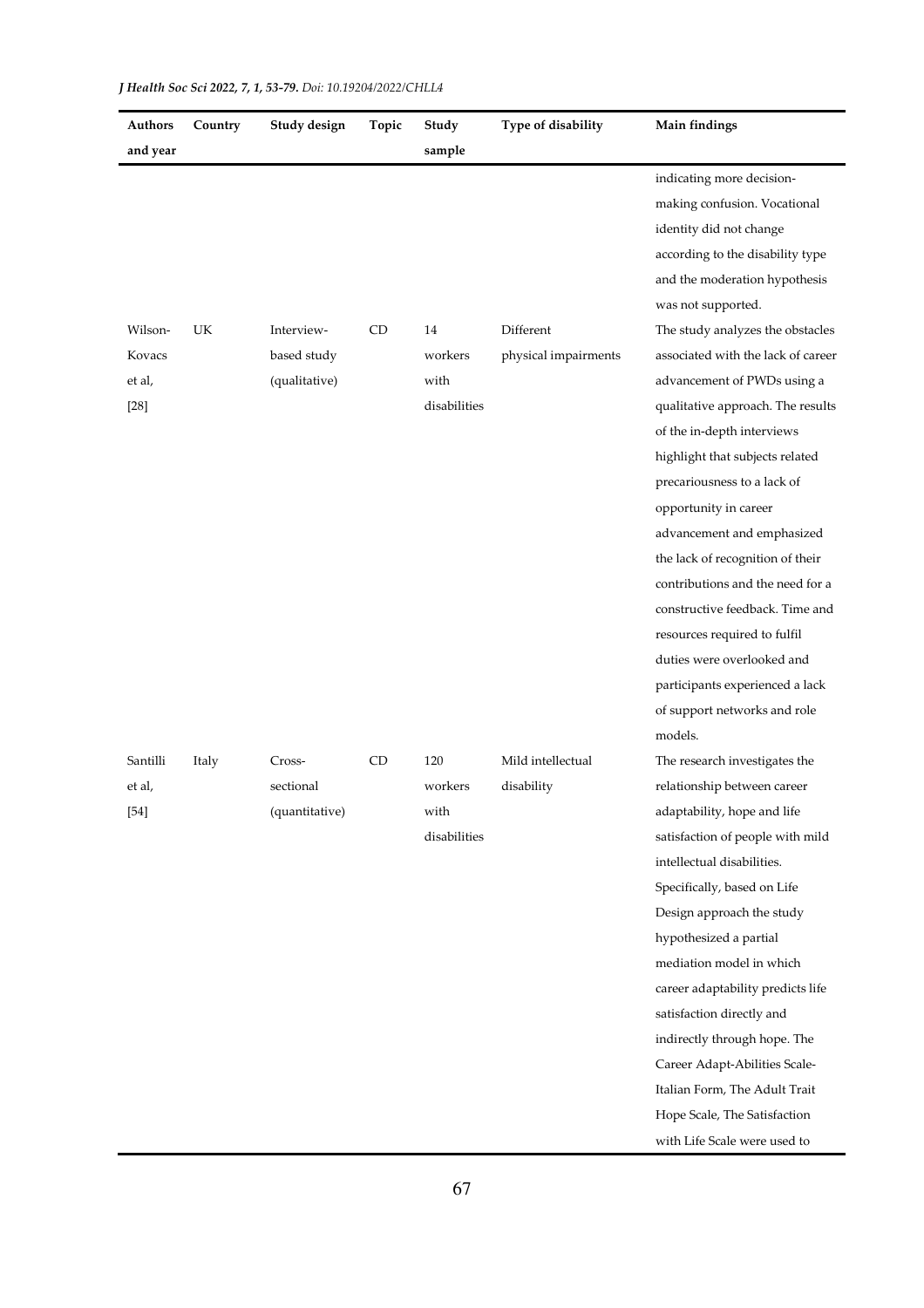| Authors   | Country   | Study design  | Topic | Study        | Type of disability      | Main findings                     |
|-----------|-----------|---------------|-------|--------------|-------------------------|-----------------------------------|
| and year  |           |               |       | sample       |                         |                                   |
|           |           |               |       |              |                         | measure the constructs. The       |
|           |           |               |       |              |                         | results support the partial       |
|           |           |               |       |              |                         | mediation model.                  |
| Alexand   | Australia | Mixed-        | CD    | 3 staff and  | Intellectual disability | The study investigates the use    |
| er et al, |           | methods       |       | 4            |                         | and the knowledge by the staff    |
| $[55]$    |           | sequential    |       | employees    |                         | of 15 training strategies and the |
|           |           | explanatory   |       | with         |                         | point of view of 4 employees      |
|           |           | design (mixed |       | disabilities |                         | with intellectual disabilities on |
|           |           | methods)      |       |              |                         | the on-the-job training received. |
|           |           |               |       |              |                         | Staff recognized the 87% (13/15)  |
|           |           |               |       |              |                         | of the strategies but only        |
|           |           |               |       |              |                         | employed two (Show and Tell       |
|           |           |               |       |              |                         | and Individual Training Plans).   |
|           |           |               |       |              |                         | Workers with disabilities         |
|           |           |               |       |              |                         | appreciated their training but    |
|           |           |               |       |              |                         | highlighted several skills they   |
|           |           |               |       |              |                         | would have liked to acquire and   |
|           |           |               |       |              |                         | for which they were not           |
|           |           |               |       |              |                         | receiving training such as web    |
|           |           |               |       |              |                         | design, welding, disassembly or   |
|           |           |               |       |              |                         | customer relations.               |
| Gupta et  | India     | Exploratory   | CD    | 9 PWDs       | Physical disability     | The study investigates the        |
| al, [11]  |           | study-        |       | with         |                         | perceptions of professionally     |
|           |           | interviews    |       | executive    |                         | qualified PWDs regarding their    |
|           |           | (qualitative) |       | position     |                         | career development. The           |
|           |           |               |       |              |                         | interviews explored individual    |
|           |           |               |       |              |                         | aspects (e.g., sources of         |
|           |           |               |       |              |                         | motivation, roles) challenges     |
|           |           |               |       |              |                         | related to colleagues and         |
|           |           |               |       |              |                         | supervisors' attitudes and the    |
|           |           |               |       |              |                         | organizational environment        |
|           |           |               |       |              |                         | (e.g., practices, equitable       |
|           |           |               |       |              |                         | opportunities, disability         |
|           |           |               |       |              |                         | awareness). The results           |
|           |           |               |       |              |                         | highlight 4 themes: negative      |
|           |           |               |       |              |                         | influence of affirmative actions, |
|           |           |               |       |              |                         | lack of appropriate career paths  |
|           |           |               |       |              |                         | and job design, low expectations  |
|           |           |               |       |              |                         | of superiors and peers and        |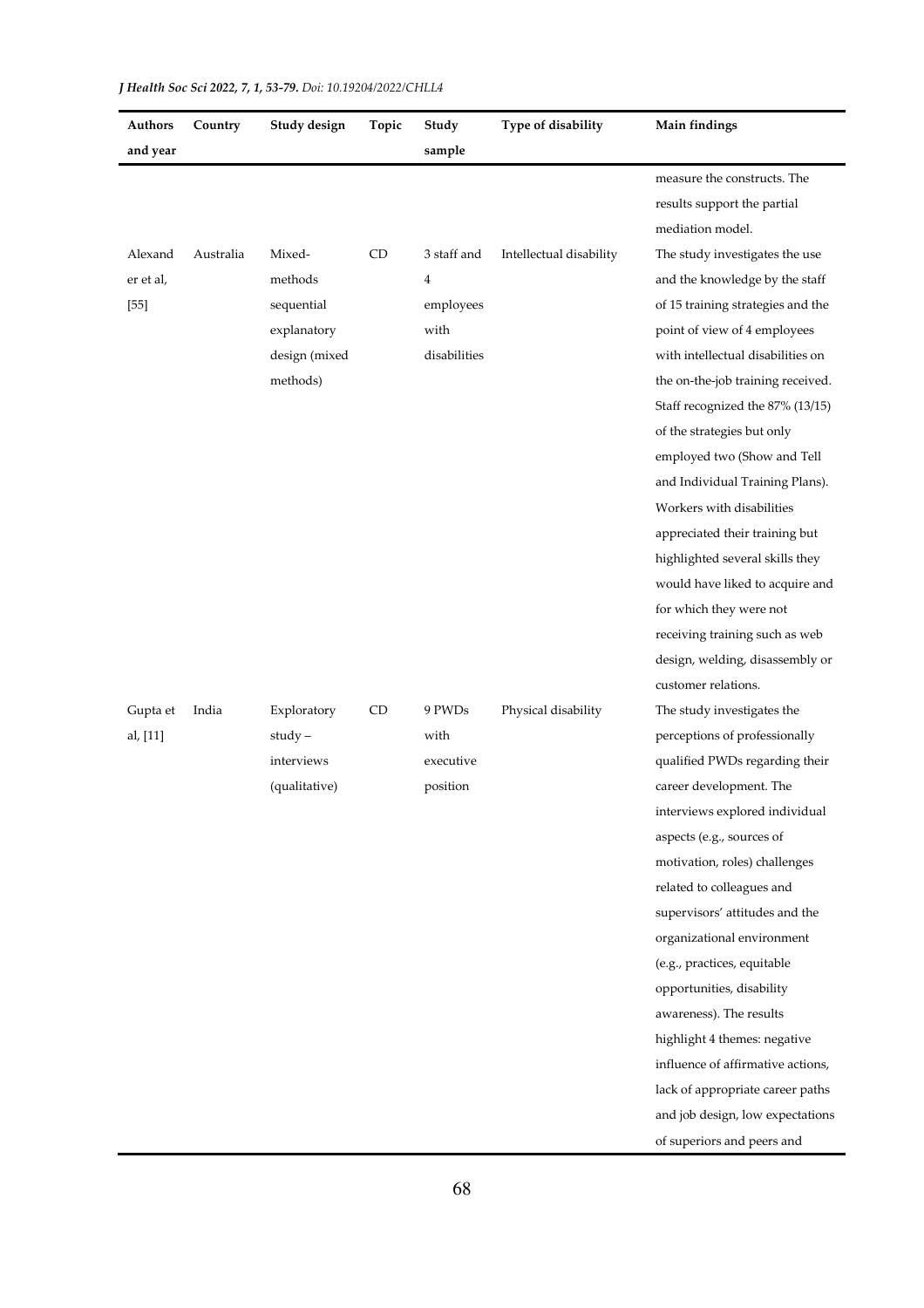| Authors  | Country    | Study design  | Topic | Study        | Type of disability       | Main findings                    |
|----------|------------|---------------|-------|--------------|--------------------------|----------------------------------|
| and year |            |               |       | sample       |                          |                                  |
|          |            |               |       |              |                          | absence of inspirational         |
|          |            |               |       |              |                          | platforms.                       |
|          |            |               |       |              |                          |                                  |
| Lindstro | <b>USA</b> | Multiple-case | CD    | 4 young      | Intellectual and         | The study analyzed initial       |
| m et al, |            | study         |       | adult        | developmental disability | employment experiences and       |
| $[56]$   |            | longitudinal  |       | workers      |                          | career development of young      |
|          |            | design        |       | with         |                          | workers with ID/DD. Initial      |
|          |            | (qualitative) |       | disabilities |                          | work experiences were            |
|          |            |               |       |              |                          | influenced by family             |
|          |            |               |       |              |                          | expectations and advocacy while  |
|          |            |               |       |              |                          | training, supervision, flexible  |
|          |            |               |       |              |                          | employers and supportive co-     |
|          |            |               |       |              |                          | workers were key factors when    |
|          |            |               |       |              |                          | entering the labor market.       |
|          |            |               |       |              |                          | People maintained low-wage       |
|          |            |               |       |              |                          | service industry employment      |
|          |            |               |       |              |                          | even if they were overall        |
|          |            |               |       |              |                          | satisfied.                       |
| Vijayasi | Malaysia   | In-depth      | CD    | $10\,$       | Multiple sclerosis (MS)  | This study investigated the work |
| ngham    |            | interviews    |       | workers      |                          | transitions and careers of       |
| et al,   |            | (qualitative) |       | with         |                          | individuals with MS. The results |
| $[57]$   |            |               |       | neurologic   |                          | highlight those chronic diseases |
|          |            |               |       | al disease   |                          | disrupted careers and led to     |
|          |            |               |       |              |                          | transitions even with a mild /   |
|          |            |               |       |              |                          | episodic phase. Participants'    |
|          |            |               |       |              |                          | sense of agency in managing      |
|          |            |               |       |              |                          | their careers was undermined.    |
|          |            |               |       |              |                          | Workers were able to employ      |
|          |            |               |       |              |                          | different strategies and         |
|          |            |               |       |              |                          | resources to maintain            |
|          |            |               |       |              |                          | meaningful work experiences      |
|          |            |               |       |              |                          | with varying levels of           |
|          |            |               |       |              |                          | effectiveness depending on       |
|          |            |               |       |              |                          | variables such as higher         |
|          |            |               |       |              |                          | education, better relationship   |
|          |            |               |       |              |                          | networks, and long experience    |
|          |            |               |       |              |                          | working with a single            |
|          |            |               |       |              |                          | organization.                    |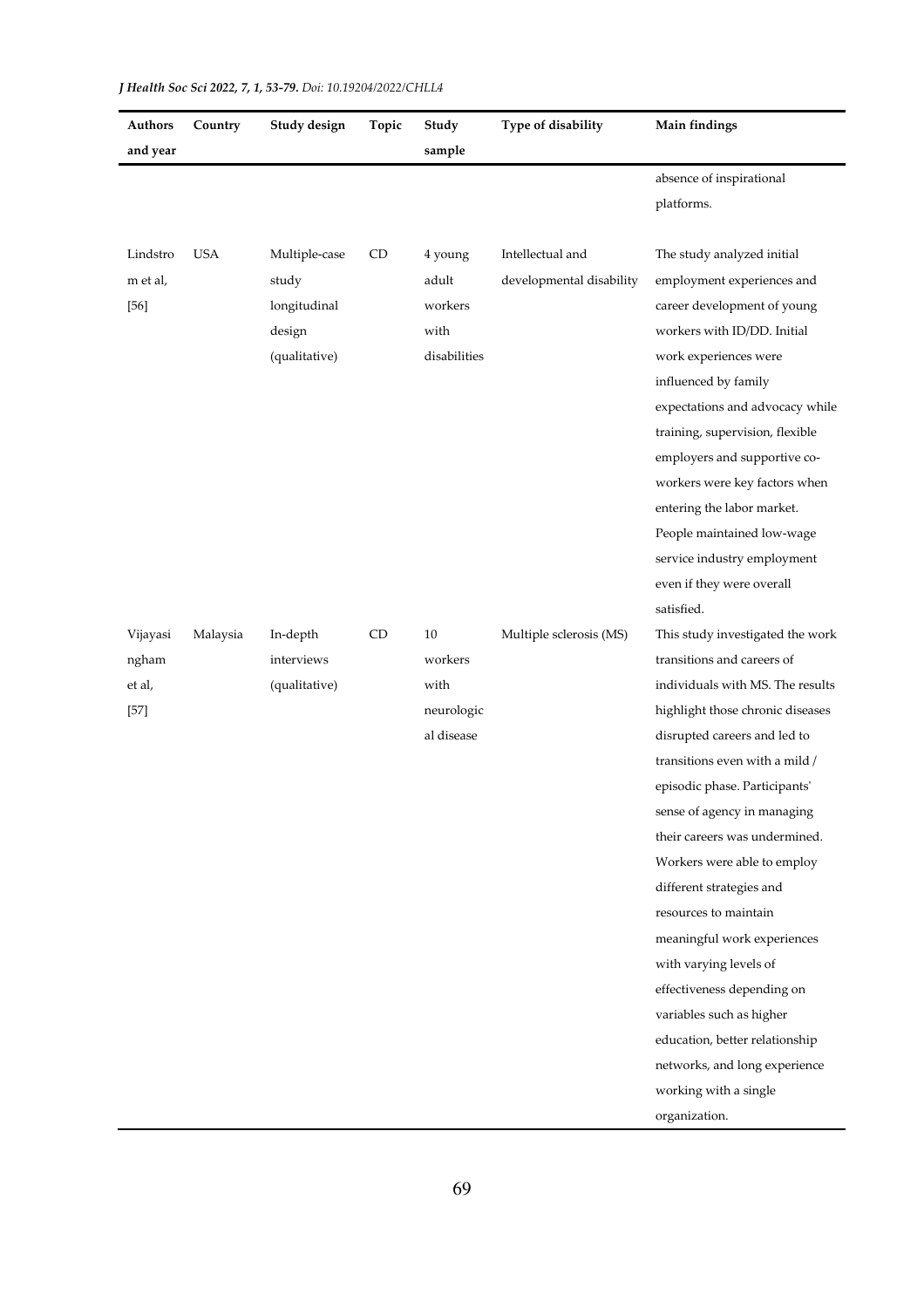| Authors  | Country   | Study design  | Topic | Study        | Type of disability         | Main findings                     |
|----------|-----------|---------------|-------|--------------|----------------------------|-----------------------------------|
| and year |           |               |       | sample       |                            |                                   |
| Meacha   | Australia | Case-study    | CD    | 5 workers    | Intellectual disability    | The study investigates the        |
| m et al, |           | methodology   |       | with         | (people with cognitive     | influence of HR workplace         |
| $[58]$   |           | (qualitative) |       | disabilities | and learning disabilities, | innovation programs on the        |
|          |           |               |       | at research  | Down Syndrome and          | socialization and career          |
|          |           |               |       | Site 1 and   | autism)                    | construction of workers with      |
|          |           |               |       | 6 workers    |                            | intellectual disabilities. The    |
|          |           |               |       | with         |                            | results highlight that innovation |
|          |           |               |       | disabilities |                            | programs gave workers a sense     |
|          |           |               |       | at research  |                            | of purpose, helping them          |
|          |           |               |       | Site 2       |                            | achieve success in their current  |
|          |           |               |       |              |                            | role, develop career aspirations, |
|          |           |               |       |              |                            | self-esteem and confidence        |
|          |           |               |       |              |                            | while also creating a disability  |
|          |           |               |       |              |                            | inclusive environment.            |
|          |           |               |       |              |                            |                                   |

*Note:* R & S: Recruitment and Selection, CD: Career Development

#### *Recruitment and selection*

Fourteen studies analyzed the topic of recruitment and selection through different methodologies and were considered qualitatively adequate by the reviewers. These studies highlighted the challenges that workers with disabilities face when entering the job market. The results of a study conducted to observe the behaviour of Norwegian employers towards possible applicants with a wheelchair showed that the presence of a disability reduces the probability of being invited to an interview by 48 per cent [6]. In another sample of Danish employers hiring intentions decreased when employers evaluated candidates in wheelchairs [19]. Similarly, in another study job applications mentioning disability received 26% fewer expressions of interest from the employer [38]. Concerns expressed by employers include the belief that PWDs cannot perform the duties of the role, that supervisors may be uncomfortable in assessing PWDs, and that PWDs do not have the necessary skills and are not productive [45]. Employers' decisions appear to be influenced by the nature of the disability [9] (visible, hidden, stigmatized, multiple), the extent to which people need accommodations and the perceived 'disability friendly' nature of organizations [42].

In addition, when workers are seen as responsible for their disability, decategorization as a strategy increases observers' pity reactions that subsequently reduce their hiring intentions [17]. Results revealed that job interview tactics like revealing a strong alternative, setting a numerical anchor or demonstrating approachability through imperfections were counterproductive during the first phases while displaying soft skills was not useful for candidates with disabilities [41]. Possible perceived barriers in the workplace include the provision of workplace adaptations, limited mobility and having an additional disability/health condition [47]. Managers also perceive more barriers to hiring people with intellectual disabilities and mental disorders than physical disabilities [38,42].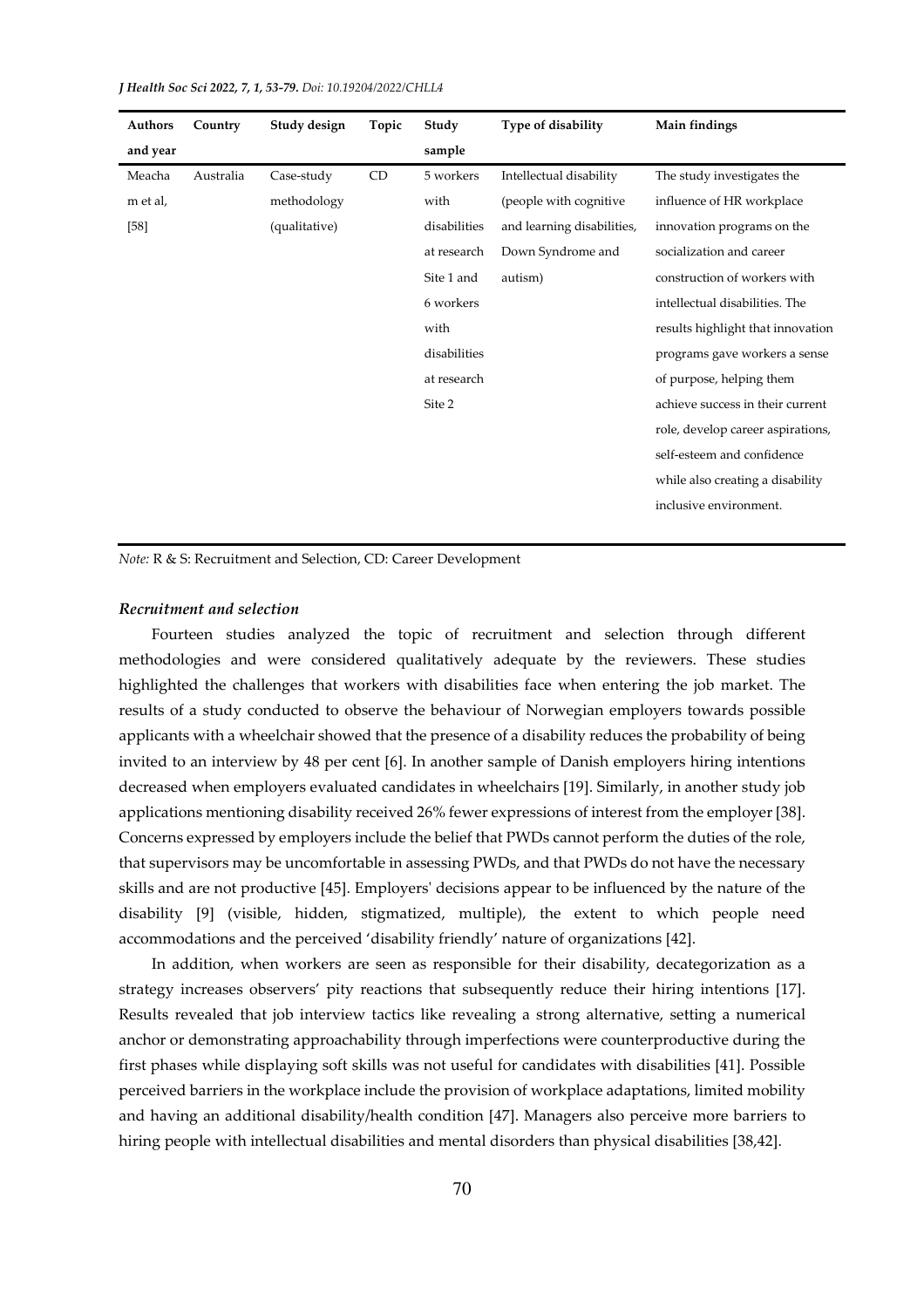Employment for this population is hindered by the perception of lack of skills, legal problems (intellectual disabilities) and safety issues (mental disorders) [44]. Nevertheless, the presence of facilitative tools can be of great help to employers. For example, the use of the Integrated Employment Success Tool (IESTTM) with autistic people increased employers' knowledge of autism and workplace strategies [43]. Furthermore, organizations with more than 500 employees were much more likely to recruit PWDs than smaller organizations [39]. The integration of unconventional methods such as internet marketplaces (i.e., Amazon's Mechanical Turk) with traditional methods for the selection of PWDs was also an excellent organizational strategy [46].

#### *Career development*

Fourteen studies investigated the topic of career development and were considered qualitatively adequate by the reviewers. The results show that during the first few years of their careers, PWDs maintained stable employment but earned annual salaries significantly below the threshold. Factors that could influence employment opportunities were family support and expectations, school and work experiences, job development services and work environments [56] while ongoing career advancement was supported by a combination of factors including: participation in post-secondary education or training, stable work experience, and a set of personal attributes including self-efficacy and persistence [49]. Specific HR practices and career management philosophies play a pivotal role alongside workplace innovation programs [46,56]. On the other side, PWDs use positive strategies to proactively cope with challenges and barriers [10]. PWDs receive fewer training experiences than those without a disability.

The results of the study by Alexander et al, [55] show that staff reported knowing 15 training strategies but consistently applied only two. PWDs were eager to learn new job skills but were not receiving the necessary training. This perceived discrimination can be also due to the perception of unfairness when peers who do not have a disability are used as a comparative benchmark. These perceptions of inequality and discrimination cause dissatisfaction in organizations [50]. PWDs experience that affirmative action in the workplace leads to positive discrimination and negatively affects their development. In addition, the lack of appropriate career paths and job design, low expectations of superiors and peers, and the absence of inspirational platforms are increasingly present [11] while precariousness is closely linked to the perceived lack of opportunities for career advancement [28].

In the case of acquired disabilities, workers engage in a wide-ranging search for meaning and answers by redefining themselves, seeking career success and adopting new job roles [52]. The research by Vijayasingham et al [57] revealed that chronic illnesses (i.e., multiple sclerosis) disrupt careers and lead to transitions even with a mild/episodic phase. On the other side, there is growing evidence that a career-defining process can have a strong impact in supporting adults with intellectual disabilities in setting and achieving work-related goals and securing employment [51]. In addition, results show that individuals with cognitive disabilities had more decision-making confusion and external conflicts than individuals with physical disabilities [53] while career adaptability indirectly predicted life satisfaction [54].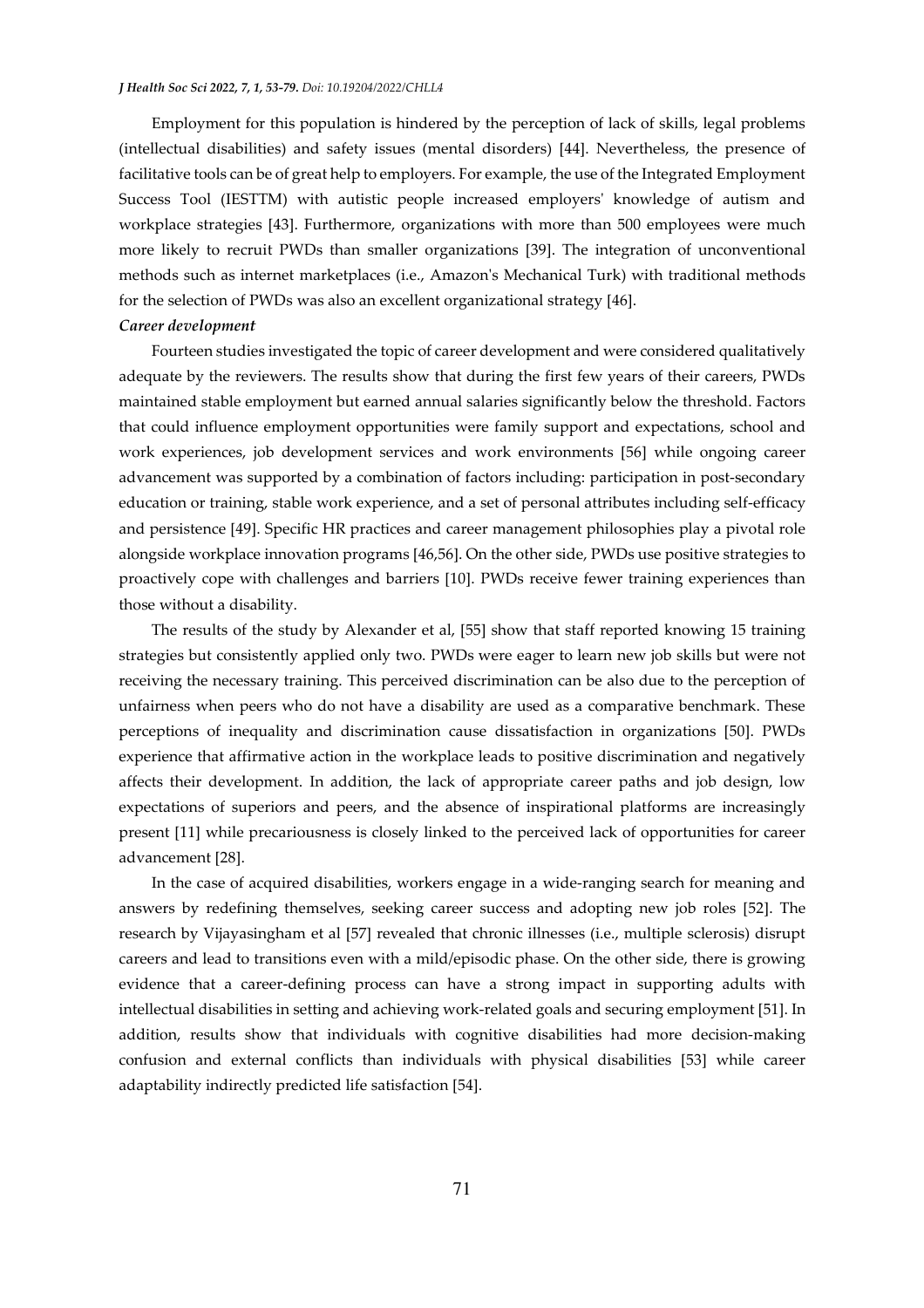#### **DISCUSSION**

Disability is not a *quality* but stems from the interaction of the individual with the environment and is defined according to three axes: impairment in a person's body structure/function or mental functioning, activity limitation (e.g., difficulty seeing, hearing, walking) and participation restrictions in normal daily activities (e.g., working or engaging in social activities) [4]. Participation in the labor market therefore represents one of the main objectives for individual health and social sustainability, especially considering the post-COVID-19 world of labor. Work contributes directly to the psychological well-being of workers [59] and even more so for PWDs , representing an opportunity for autonomy, financial independence, social inclusion and building a sense of identity and purpose [60–62].

On the other hand, hiring and retaining PWDs has beneficial effects for employers. According to the results of the literature, diversity across the organizational structure is associated with higher levels of innovation, performance, problem solving, lower discrimination costs and lower turnover rates [61,62]. Indeed, following the resource-based theory of competitive advantage, according to which resources (including human resources) should be rare, valuable and difficult to replicate, hiring and retaining PWDs represent an advantage in terms of untapped loyal and skilled employees [43,63]. Despite the possible strategic advantages and international regulations, PWDs are still underrepresented across sectors and face numerous barriers, highlighting the need to analyze suitable recruiting and retention strategies. In this regard, scholars suggest that most of the research has focused on the selection and initial stage of the employment, without considering the topics of development and promotion [11,34].

The main purpose of this review was to address this gap by providing an overview of the challenges and opportunities for PWDs during the recruitment phase and career management process. We emphasize the word "process" since career management should be understood as a continuous and dynamic planning rather than a static and circumscribed event in time. Furthermore, we took into consideration the type of disability investigated by the studies in order to analyze possible differences. Most of the previous studies did not consider disability as a heterogeneous group, highlighting the need for a differential approach. As also suggested by Stone and Colella [12], employers' attitudes largely depend on the type of disability (e.g. chronicity, visibility) with some subgroups (e.g. intellectual or psychiatric disabilities) facing multiple barriers and discrimination [44].

The results highlight that employers are very often unwilling to hire and train PWDs. For example, dealing with a candidate in a wheelchair during an interview drastically decreases the employer's intention to hire [19]. From the beginning of the selection process there is significant discrimination, with job applications in which disability is mentioned from the outset receiving 26% less interest from the employer, even when the disability does not interfere with the specific role [38]. In addition, employers seem to prefer people with physical disabilities over intellectual disabilities, but both groups are preferred over mental disorders [44]. Perception of lack of skills and legal issues related to dismissal were perceived as obstacles for the employment of people with intellectual disabilities while safety issues were the main concerns for people with mental disorders [44].

The type of disability (visible, hidden, stigmatised, multiple) also influences the management of the job interview [42]. Analyzing the topic of disclosure, the worker should decide both if (in the case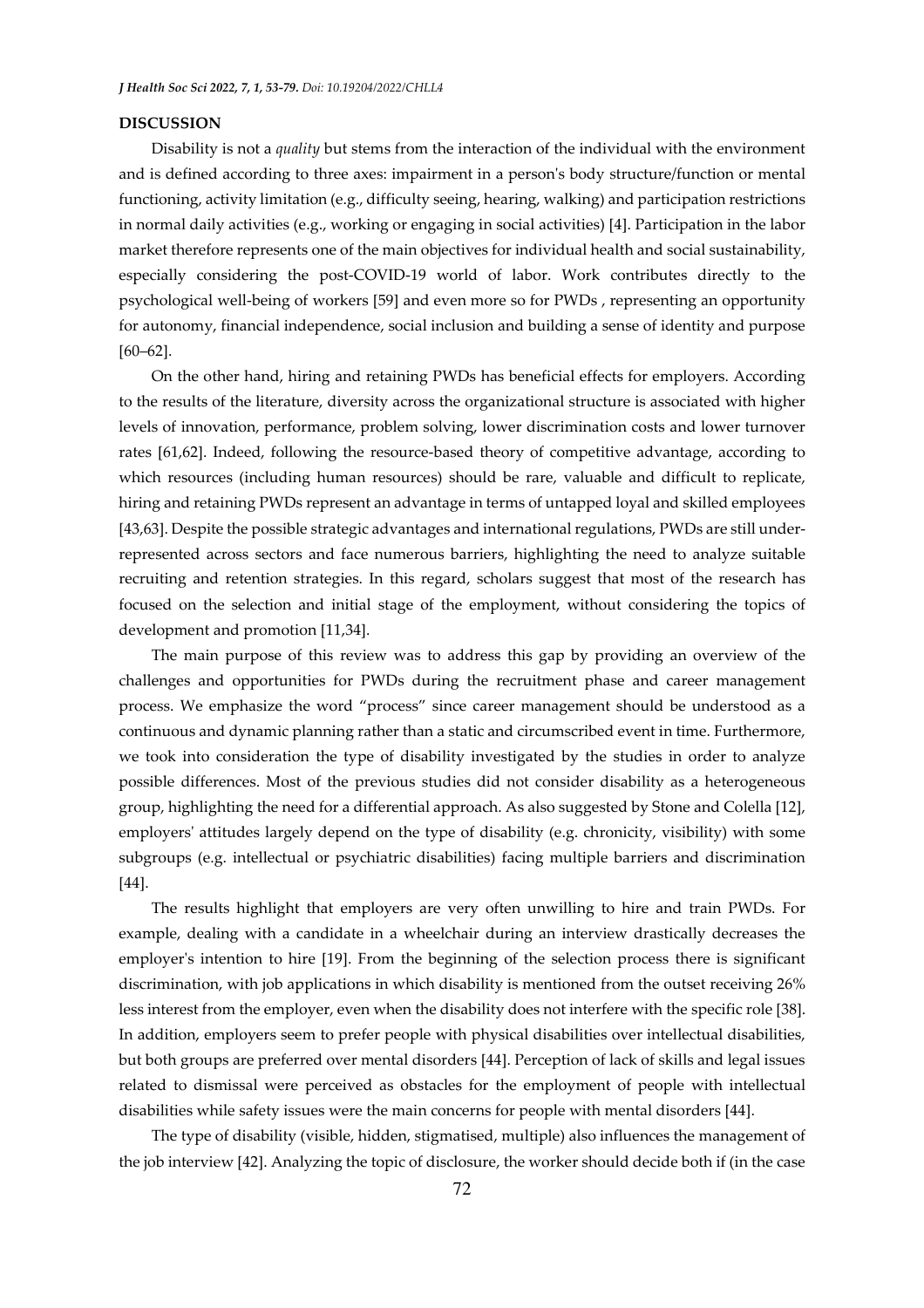of invisible disabilities), when (before the interview, during the interview, when a job is offered) and how (multiple strategies) to disclose the disability during the recruitment process. For example, there are several strategies that workers can employ such as integration (emphasizing the positive aspects of the disability) or de-categorization (focusing on other characteristics) while if the disability is not immediately visible, the worker could decide to omit this information to avoid possible biases, even if this can have negative consequences in terms of accommodations during the hiring process and the subsequent relationship with the organization [17,40].

In addition, barriers to employment were perceived to a greater extent in the case of intersectionality, as when PWDs are also caregivers. For example, the findings of the research conducted on a sample of visually impaired women highlighted the complex relationship between different identities and roles [47]. The obstacles experienced in obtaining a job inevitably lead to a state of precariousness and insecurity. Job insecurity is associated with a lack of opportunities and the lack of recognition of the worker's contributions together with the need for constructive feedback are two issues that are becoming increasingly salient. PWDs experience a lack of time and resources to fulfil tasks along with a lack of support networks and role models [28]. Indeed, they do not receive proper training [55], do not have adequate career paths and job design, experience lower expectations from their supervisors and colleagues and have to cope with a lack of inspirational platforms [11].

Furthermore, the findings of another study [55] showed that although company staff knew multiple training strategies (e.g., Show and Tell, Fading, Self-Instruction, Match-To-Sample, Individual Training Plans) they only employed two of them, despite the desire of PWDs to learn different skills. Lack of challenging tasks coupled with fewer training and mentoring opportunities could also lead PWDs to devalue their own performance and decrease proactive self-determination efforts, creating a vicious cycle [30,31]. In this regard, inclusive organizational policies are becoming increasingly necessary. HR practices such as creating awareness programs, accommodation audits to ensure workplace accessibility, ability building programs, flexible working schedules, mentoring and top management should be considered core practices within an inclusive organization [43,46].

In addition, results show that one factor associated with the implementation of inclusive policies is organizational dimension. In fact, organizations with more than 500 employees were much more likely to report hiring PWDs than smaller organizations. For this reason, targeted information programs could help small and medium-sized companies find qualified candidates with disabilities (e.g., internship programmes, relationships with community provider organizations) while other practices such as the use of tax incentives could support their placement. es [39]. Another innovative methodology is the use of tailored tools such as the IESTTM, which has proved to be a great resource for assessing and assisting autistic people in the workplace [43]. Indeed, it is essential to establish clear job interview processes and use validated tools that help HR staff and employers to extrapolate the potential level of competence of candidates and assess their degree of fit with the context. *Strengths and limitations* 

This review represents one of the first attempts to analyze the employment cycle of PWDs considering the recruitment phase and the subsequent career management process as a part of a unique experience. Furthermore, we took into consideration the type of disability to uncover possible differences and similarities in the attitudes of employers and perceptions/experiences of employees. Nevertheless, some limitations should be addressed. While we followed a systematic approach using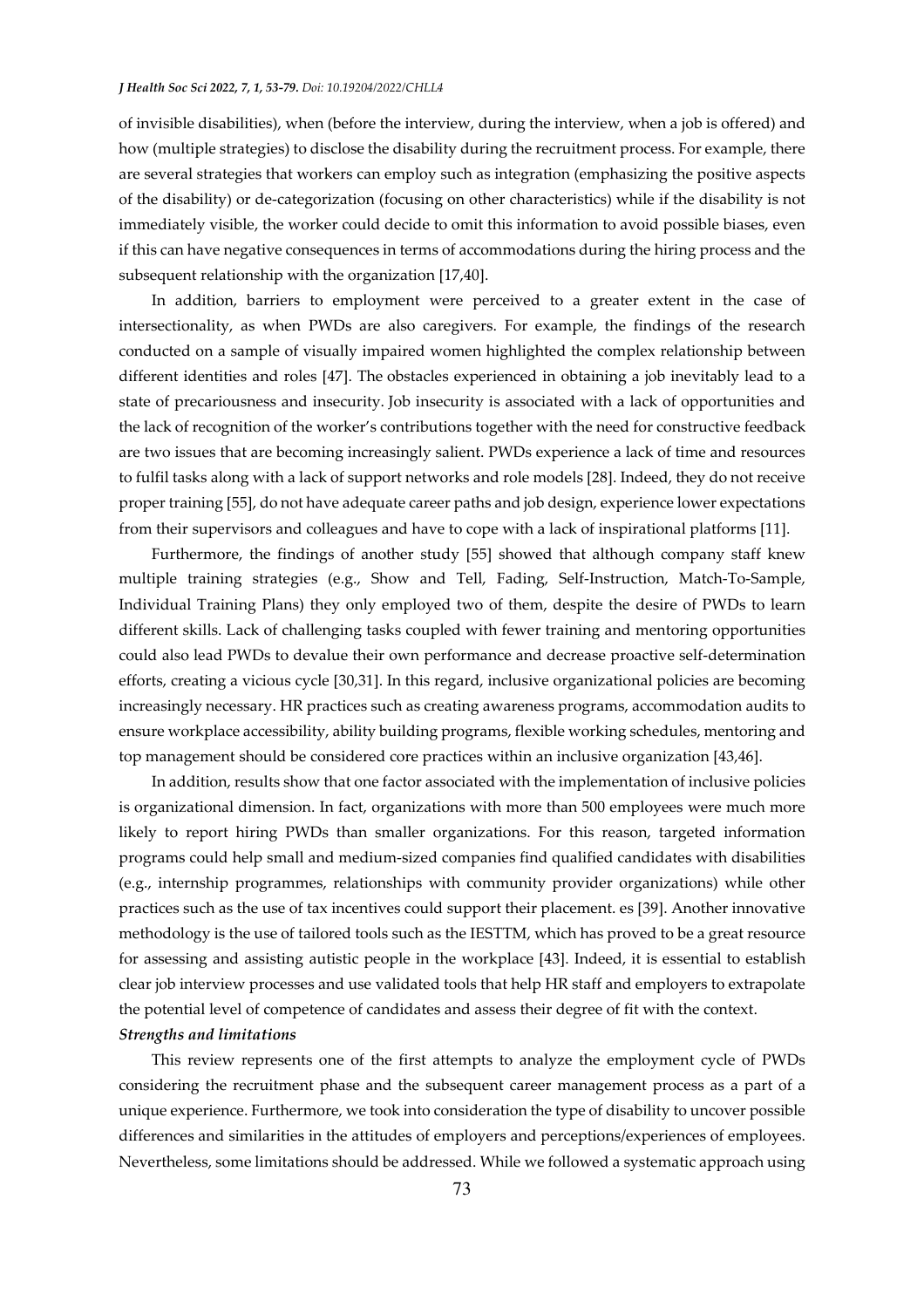the PRISMA methodology, we did not analyze the risk of bias. Studies were conducted in several countries (although the majority of the studies were carried out in the United States) with different cultural norms and legislations that could have influenced the attitudes towards PWDs.

Most of the studies used a qualitative methodology, followed by cross-sectional designs. Even if valid and reliable, the quality of the findings in qualitative methods could be influenced by the level of competence and perspectives of the researcher. Together with cross-sectional designs, these types of methodologies limit the possibility of making causal inferences. Eventually, even if we tried to follow a differential approach to provide a comprehensive overview, the review included a limited sample of disabilities.

In addition, certain studies included multiple disabilities with different features in the same category, thus limiting the possibility of analyzing the specific challenges and opportunities. *Practical implications* 

This review offers interesting insights into possible HR practices that could be implemented to foster the employment and professional advancement of PWDs, achieving positive results for both workers and organizations. For workers, increasing exposure and networking (e.g., internship programs), provides the opportunity for skills demonstration and connections [11,40]. For organizations, some of the key factors for successful HR inclusive practices include top management commitment, disability & diversity goals as a part of the strategic plan and the formal inclusion of disability recruiting and retention policies (e.g., appropriate accommodations, on-the-job trainings, mentoring programs, flexible work schedules, disability awareness trainings) [37,43,64].

Structured application and performance evaluation processes limit the influence of jobirrelevant factors (e.g., disability-related) by making the *fit* between the applicant and the role the main goal. Organizations should rely on clear and up-to-date job analyses in order to extrapolate the essential duties and related abilities for every position [31]. For career management, this implies shifting the focus towards capability-driven careers and clear and constructive performance evaluations [10].

#### **CONCLUSION**

In conclusion, this review offers interesting insights into the possible challenges and opportunities associated with the employment and career advancement of PWDs. Both the employers' and the employees' perspective were taken into account, providing a comprehensive overview of the topic of disability in the workplace and highlighting possible strategies for bridging the gap between the untapped talent pool of PWDs and organizations.

**Author Contributions:** Conceptualization: GLF, GG, GF. Study design, methodology: GLF, SZ. Data curation: GA, NM. Formal analysis: GG, SZ. Project Administration: NM. Supervision: GA, GG, NM, SZ. Writing/original draft: GLF, GF. Writing-review & editing: GG, GLF, GA, SZ.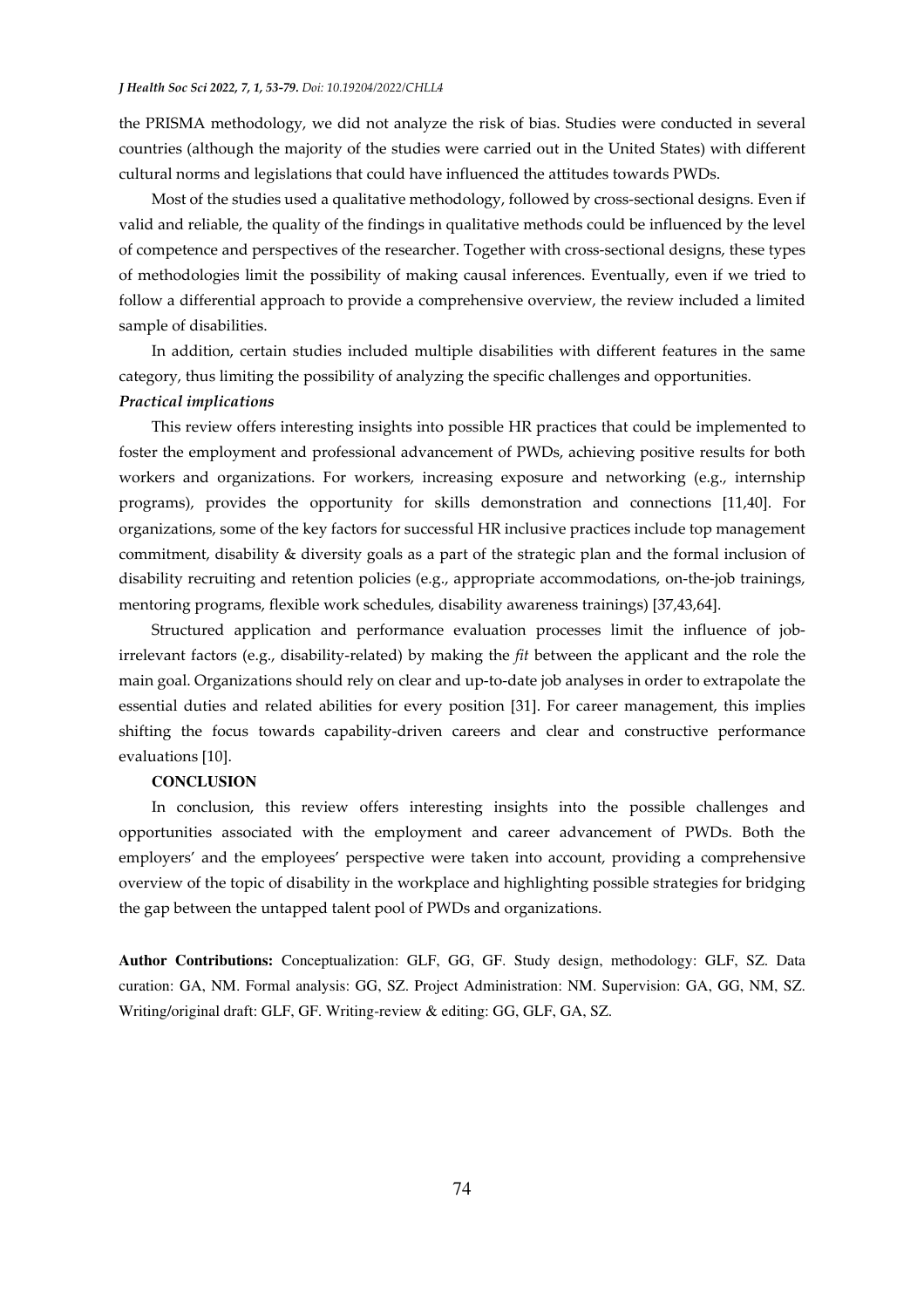**Funding:** None

**Acknowledgments:** None

**Conflicts of Interest:** None

**Data Availability Statement:** Some or all data and models that support the findings of this study are available from the corresponding author upon reasonable request.

**Publisher's Note:** Edizioni FS stays neutral with regard to jurisdictional claims in published maps and institutional affiliation.

#### **References**

- 1. World Health Organization. Disability and health [Internet]. 2020 [cited 2022 March 2]. Available from: https://www.who.int/news-room/fact-sheets/detail/disability-and-health.
- 2. Bonaccio S, Connelly CE, Gellatly IR, Jetha A, Martin Ginis KA. The Participation of People with Disabilities in the Workplace Across the Employment Cycle: Employer Concerns and Research Evidence. J Bus Psychol. 2020 Apr;35(2):135–158.
- 3. Giorgi G, Lecca LI, Leon-Perez JM, Pignata S, Topa G, Mucci N. Emerging Issues in Occupational Disease: Mental Health in the Aging Working Population and Cognitive Impairment—A Narrative Review. BioMed Res Int. 2020 Jan 30;2020:1–6.
- 4. World Health Organization. International Classification of Functioning, Disability and Health [Internet]. 2001 [cited 2022 March 2]. Available from: http://apps.who.int/iris/bitstream/handle/10665/42407/9241545429.pdf;jsessionid=576D325B8B6E7D6B 39C400F312D3537F?sequence=1.
- 5. Louvet E. Social judgment toward job applicants with disabilities: Perception of personal qualities and competences. Rehabil Psychol. 2007;52(3):297–303.
- 6. Bjørnshagen V, Ugreninov E. Disability Disadvantage: Experimental Evidence of Hiring Discrimination against Wheelchair Users. Eur Sociol Rev. 2021 Sep 20;37(5):818–833.
- 7. Grillo A, Luongo F, Bellagambi R, Ferrero C, Cupelli V, Arcangeli G. [Employment of disabled people regarding Italian Law "68/99": Florence's ASL N. 10 experience]. G Ital Med Lav Ergon. 2013 Feb 14;34:226–228.
- 8. U.S. Bureau of Labor Statistics. Persons with a Disability: Labor Force Characteristics News Release [Internet]. 2021 [cited 2022 March 2]. Available from: https://www.bls.gov/news.release/disabl.htm.
- 9. Nota L, Santilli S, Ginevra MC, Soresi S. Employer Attitudes Towards the Work Inclusion of People With Disability. J Appl Res Intellect Disabil. 2014 Nov;27(6):511–520.
- 10. Kulkarni M, Gopakumar KV. Career Management Strategies of People With Disabilities. Hum Resour Manage. 2014 May;53(3):445–466.
- 11. Gupta A, Priyadarshi P. When affirmative action is not enough: challenges in career development of persons with disability. Equal Divers Incl Int J. 2020 Apr 10;39(6):617–639.
- 12. Stone DL, Colella A. A Model of Factors Affecting the Treatment of Disabled Individuals in Organizations. Acad Manage Rev. 1996 Apr;21(2):352–401.
- 13. Schur L, Kruse D, Blasi J, Blanck P. Is Disability Disabling in All Workplaces? Workplace Disparities and Corporate Culture. Ind Relat J Econ Soc. 2009 Jul;48(3):381–410.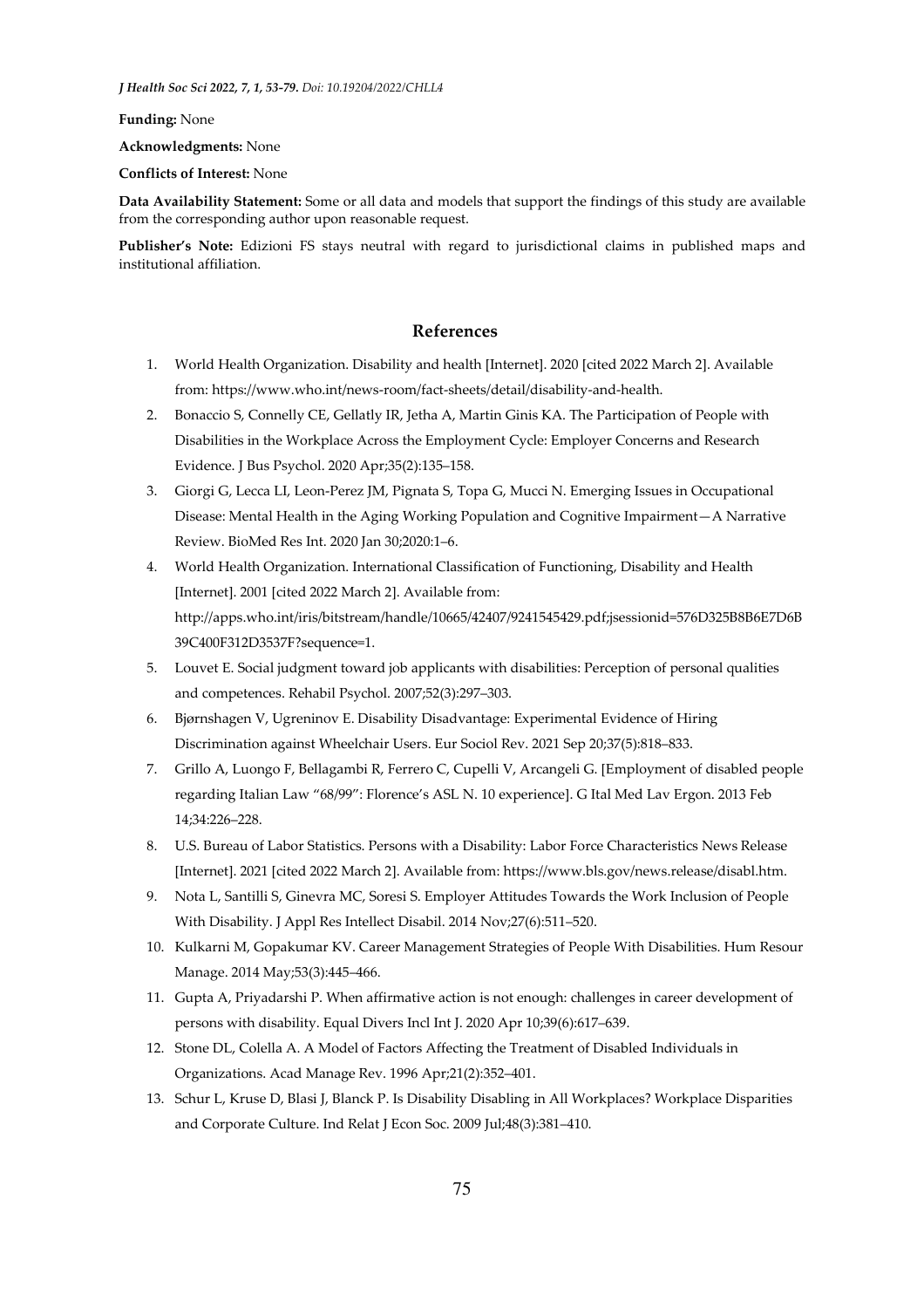- 14. Becker GS. The economics of discrimination. 2. ed., 6. impr. Chicago, Ill.: Univ. of Chicago Press; 1995. 167 p. (Economics research studies of the Economics Research Center of the University of Chicago).
- 15. Arrow K. The Theory of Discrimination [Internet]. Princeton University, Department of Economics, Industrial Relations Section.; 1971 Oct [cited 2022 March 2]. Available from: https://EconPapers.repec.org/RePEc:pri:indrel:30a.
- 16. Phelps ES. The Statistical Theory of Racism and Sexism. Am Econ Rev. 1972;62(4):659–661.
- 17. Lyons BJ, Volpone SD, Wessel JL, Alonso NM. Disclosing a disability: Do strategy type and onset controllability make a difference? J Appl Psychol. 2017 Sep;102(9):1375–1383.
- 18. Fiske ST, Cuddy AJC, Glick P, Xu J. A model of (often mixed) stereotype content: Competence and warmth respectively follow from perceived status and competition. J Pers Soc Psychol. 2002 Jun;82(6):878–902.
- 19. Shamshiri-Petersen D, Krogh C. Disability Disqualifies: A Vignette Experiment on Danish Employers' Intentions to Hire Applicants with Physical Disabilities. Scand J Disabil Res. 2020 Jul 3;22(1):198–209.
- 20. Wells SJ. Counting on workers with disabilities. Hum Resour Manag Int Dig [Internet]. 2008 Jan 1 [cited 2021 Nov 15];16(6). Available from: https://doi.org/10.1108/hrmid.2008.04416fad.003.
- 21. Hernandez B, McDonald K, Divilbiss M, Horin E, Velcoff J, Donoso O. Reflections from Employers on the Disabled Workforce: Focus Groups with Healthcare, Hospitality and Retail Administrators. Empl Responsib Rights J. 2008 Sep;20(3):157–164.
- 22. Barnes C, Mercer G. Disability, work, and welfare. Work Employ Soc. 2005;19(3):527–545.
- 23. Baldwin ML, Johnson WG. A Critical Review of Studies of Discrimination Against Workers with Disabilities. In: Handbook on the Economics of Discrimination [Internet]. Edward Elgar Publishing; 2006. Available from: https://EconPapers.repec.org/RePEc:elg:eechap:2634\_5.
- 24. Hyde M. Sheltered and Supported Employment in the 1990s: The experiences of disabled workers in the UK. Disabil Soc. 1998 Apr;13(2):199–215.
- 25. Jones GE. Advancement opportunity issues for persons with disabilities. Hum Resour Manag Rev. 1997 Mar;7(1):55–76.
- 26. Baruch Y. Transforming careers:from linear to multidirectional career paths: Organizational and individual perspectives. Career Dev Int. 2004 Jan;9(1):58–73.
- 27. Sullivan SE, Baruch Y. Advances in Career Theory and Research: A Critical Review and Agenda for Future Exploration. J Manag. 2009 Dec;35(6):1542–1571.
- 28. Wilson-Kovacs D, Ryan MK, Haslam SA, Rabinovich A. 'Just because you can get a wheelchair in the building doesn't necessarily mean that you can still participate': barriers to the career advancement of disabled professionals. Disabil Soc. 2008 Dec;23(7):705–717.
- 29. Cunningham I, James P, Dibben P. Bridging the Gap between Rhetoric and Reality: Line Managers and the Protection of Job Security for Ill Workers in the Modern Workplace. Br J Manag. 2004 Sep;15(3):273–290.
- 30. Colella A, DeNisi AS, Varma A. The impact of ratee's disability on performance judgments and choice as partner: The role of disability–job fit stereotypes and interdependence of rewards. J Appl Psychol. 1998;83(1):102–111.
- 31. Brecher E, Bragger J, Kutcher E. The Structured Interview: Reducing Biases Toward Job Applicants with Physical Disabilities. Empl Responsib Rights J. 2006 Nov 28;18(3):155–170.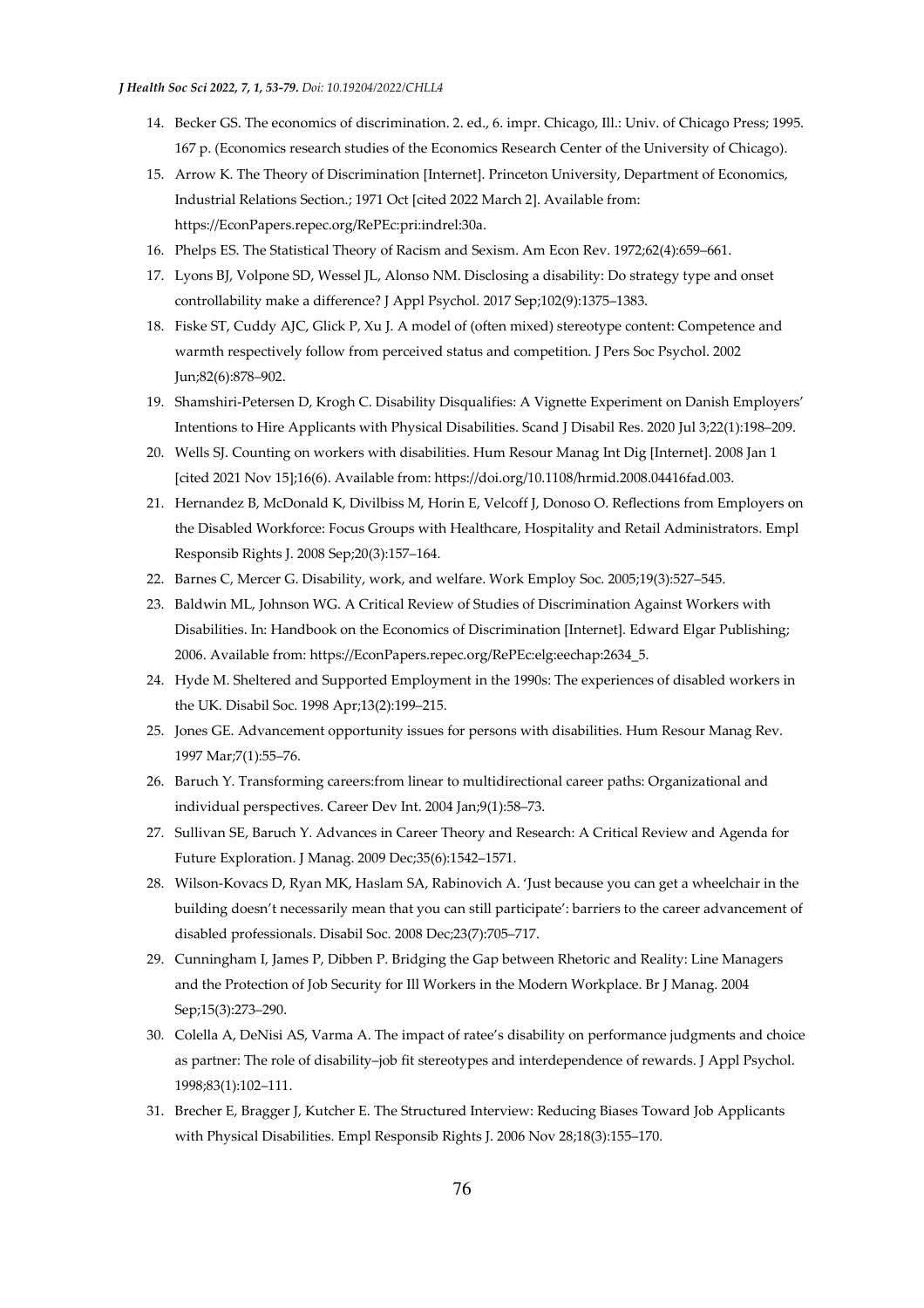- 32. Boyle MA. Social barriers to successful reentry into mainstream organizational culture: Perceptions of people with disabilities. Hum Resour Dev Q. 1997;8(3):259.
- 33. Kulkarni M, Lengnick-Hall ML. Socialization of people with disabilities in the workplace. Hum Resour Manage. 2011 Jul;50(4):521–540.
- 34. Vornholt K, Uitdewilligen S, Nijhuis FJN. Factors Affecting the Acceptance of People with Disabilities at Work: A Literature Review. J Occup Rehabil. 2013 Dec;23(4):463–475.
- 35. Sirriyeh R, Lawton R, Gardner P, Armitage G. Reviewing studies with diverse designs: the development and evaluation of a new tool: Reviewing studies with diverse designs. J Eval Clin Pract. 2012 Aug;18(4):746–752.
- 36. Harrison R, Jones B, Gardner P, Lawton R. Quality assessment with diverse studies (QuADS): an appraisal tool for methodological and reporting quality in systematic reviews of mixed- or multimethod studies. BMC Health Serv Res. 2021 Dec;21(1):144.
- 37. Page MJ, McKenzie JE, Bossuyt PM, Boutron I, Hoffmann TC, Mulrow CD, et al. The PRISMA 2020 statement: An updated guideline for reporting systematic reviews. J Clin Epidemiol. 2021 Jun;134:178–189.
- 38. Ameri M, Schur L, Adya M, Bentley FS, McKay P, Kruse D. The Disability Employment Puzzle: A Field Experiment on Employer Hiring Behavior. ILR Rev. 2018 Mar;71(2):329–364.
- 39. Erickson WA, Schrader S von, Bruyère SM, VanLooy SA, Matteson DS. Disability-Inclusive Employer Practices and Hiring of Individuals With Disabilities. Rehabil Res Policy Educ. 2014;28(4):309–328.
- 40. Spirito Dalgin R, Bellini J. Invisible Disability Disclosure in an Employment Interview: Impact on Employers' Hiring Decisions and Views of Employability. Rehabil Couns Bull. 2008 Oct;52(1):6–15.
- 41. Ameri M, Kurtzberg T, Schur L, Kruse D. Disability and influence in job interviews. Int J Confl Manag. 2021 Apr 6;32(2):266–291.
- 42. Jans LH, Kaye HS, Jones EC. Getting Hired: Successfully Employed People with Disabilities Offer Advice on Disclosure, Interviewing, and Job Search. J Occup Rehabil. 2012 Jun;22(2):155–165.
- 43. Scott M, Falkmer M, Kuzminski R, Falkmer T, Girdler S. Process evaluation of an autism-specific workplace tool for employers. Scand J Occup Ther. 2020 Sep 21;1–13.
- 44. Kocman A, Fischer L, Weber G. The Employers' perspective on barriers and facilitators to employment of people with intellectual disability: A differential mixed-method approach. J Appl Res Intellect Disabil. 2018 Jan;31(1):120–131.
- 45. Houtenville A, Kalargyrou V. People with Disabilities: Employers' Perspectives on Recruitment Practices, Strategies, and Challenges in Leisure and Hospitality. Cornell Hosp Q. 2012 Feb;53(1):40–52.
- 46. Ipsen C, Kurth N, Hall J. Evaluating MTurk as a recruitment tool for rural people with disabilities. Disabil Health J. 2021 Jan;14(1):100991.
- 47. Coffey M, Coufopoulos A, Kinghorn K. Barriers to employment for visually impaired women. Int J Workplace Health Manag. 2014 Sep 2;7(3):171–185.
- 48. Kulkarni M. Organizational career development initiatives for employees with a disability. Int J Hum Resour Manag. 2016 Aug 5;27(14):1662–1679.
- 49. Lindstrom L, Doren B, Miesch J. Waging a Living: Career Development and Long-Term Employment Outcomes for Young Adults with Disabilities. Except Child. 2011 Jul;77(4):423–434.
- 50. Villanueva-Flores M, Valle-Cabrera R, Bornay-Barrachina M. Career development and individuals with physical disabilities. Career Dev Int. 2014 May 6;19(2):222–243.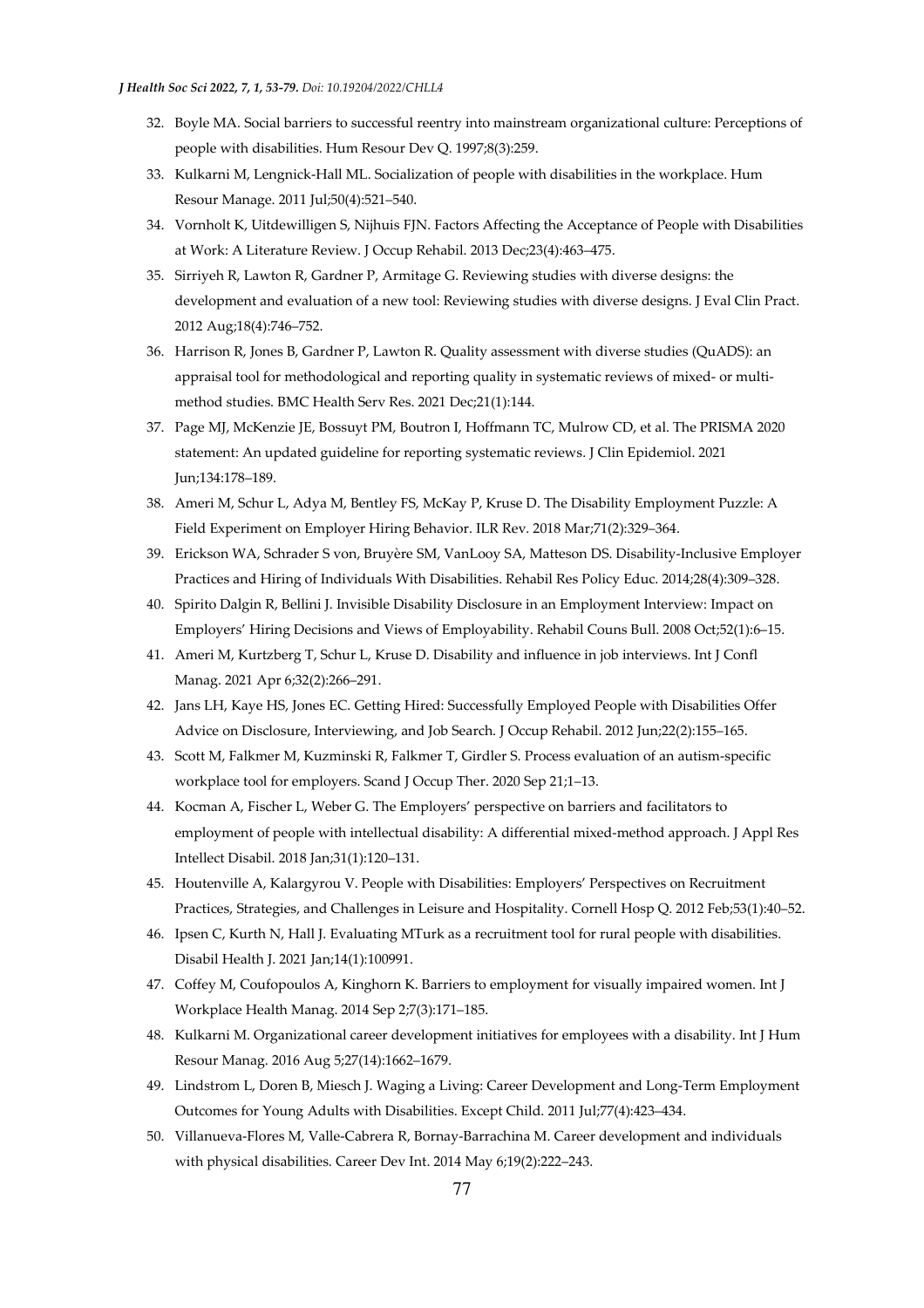- 51. Dean EE, Burke KM, Shogren KA, Wehmeyer ML. Promoting Self-Determination and Integrated Employment Through the Self-Determined Career Development Model. Adv Neurodev Disord. 2017 Jun;1(2):55–62.
- 52. Baldridge DC, Kulkarni M. The shaping of sustainable careers post hearing loss: Toward greater understanding of adult onset disability, disability identity, and career transitions. Hum Relat. 2017 Oct;70(10):1217–1236.
- 53. Yanchak KV, Lease SH, Strauser DR. Relation of Disability Type and Career Thoughts to Vocational Identity. Rehabil Couns Bull. 2005 Apr;48(3):130–138.
- 54. Santilli S, Nota L, Ginevra MC, Soresi S. Career adaptability, hope and life satisfaction in workers with intellectual disability. J Vocat Behav. 2014 Aug;85(1):67–74.
- 55. Alexander J, Ford J, Raghavendra P, Clark J. Nature and extent of on-the-job training for employees with an intellectual disability: a pilot study. Res Pract Intellect Dev Disabil. 2018 Jul 3;5(2):138–148.
- 56. Lindstrom L, Hirano KA, McCarthy C, Alverson CY. "Just Having a Job": Career Advancement for Low-Wage Workers With Intellectual and Developmental Disabilities. Career Dev Transit Except Individ. 2014 May;37(1):40–49.
- 57. Vijayasingham L, Jogulu U, Allotey P. Chronic illness and sustainable careers: How individuals with multiple sclerosis negotiate work transitions in a middle-income country. Soc Sci Med. 2020 Jan;245:112699.
- 58. Meacham H, Cavanagh J, Shaw A, Bartram T. Innovation programs at the workplace for workers with an intellectual disability: Two case studies in large Australian organisations. Pers Rev. 2017 Oct 16;46(7):1381–1396.
- 59. World Health Organization. Mental health: strengthening our response [Internet]. 2018. Available from: https://www.who.int/news-room/fact-sheets/detail/mental-health-strengthening-our-response
- 60. Jahoda A, Kemp J, Riddell S, Banks P. Feelings About Work: A Review of the Socio-emotional Impact of Supported Employment on People with Intellectual Disabilities. J Appl Res Intellect Disabil. 2008;21:1–18.
- 61. Lysaght RM, Cobigo V. Enhancing the quality of life of marginalized populations through employment. Int Public Health J. 2014;6:301.
- 62. Szymanski EM, Hershenson DB. An Ecological Approach to Vocational Behavior and Career Development of People with Disabilities. Rehabil Couns Basics 4th Ed. 2005;225–280.
- 63. Ball P, Monaco G, Schmeling J, Schartz H, Blanck P. Disability as Diversity in Fortune 100 Companies. Behav Sci Law. 2005;23(1):97–121.
- 64. Yap M, Konrad AM. Gender and Racial Differentials in Promotions: Is There a Sticky Floor, a Mid-Level Bottleneck, or a Glass Ceiling? Relat Ind. 2010 Jan 14;64(4):593–619.
- 65. Barney J. Firm Resources and Sustained Competitive Advantage. J Manag. 1991 Mar;17(1):99–120.
- 66. Alessio F, Piccioli M, Bondanini G, Finstad GL, Tempesta S, Izzo M, et al. Disability Management nei contesti HR: una prospettiva professionale. Counseling. 2020 Feb;13(1):62–78.